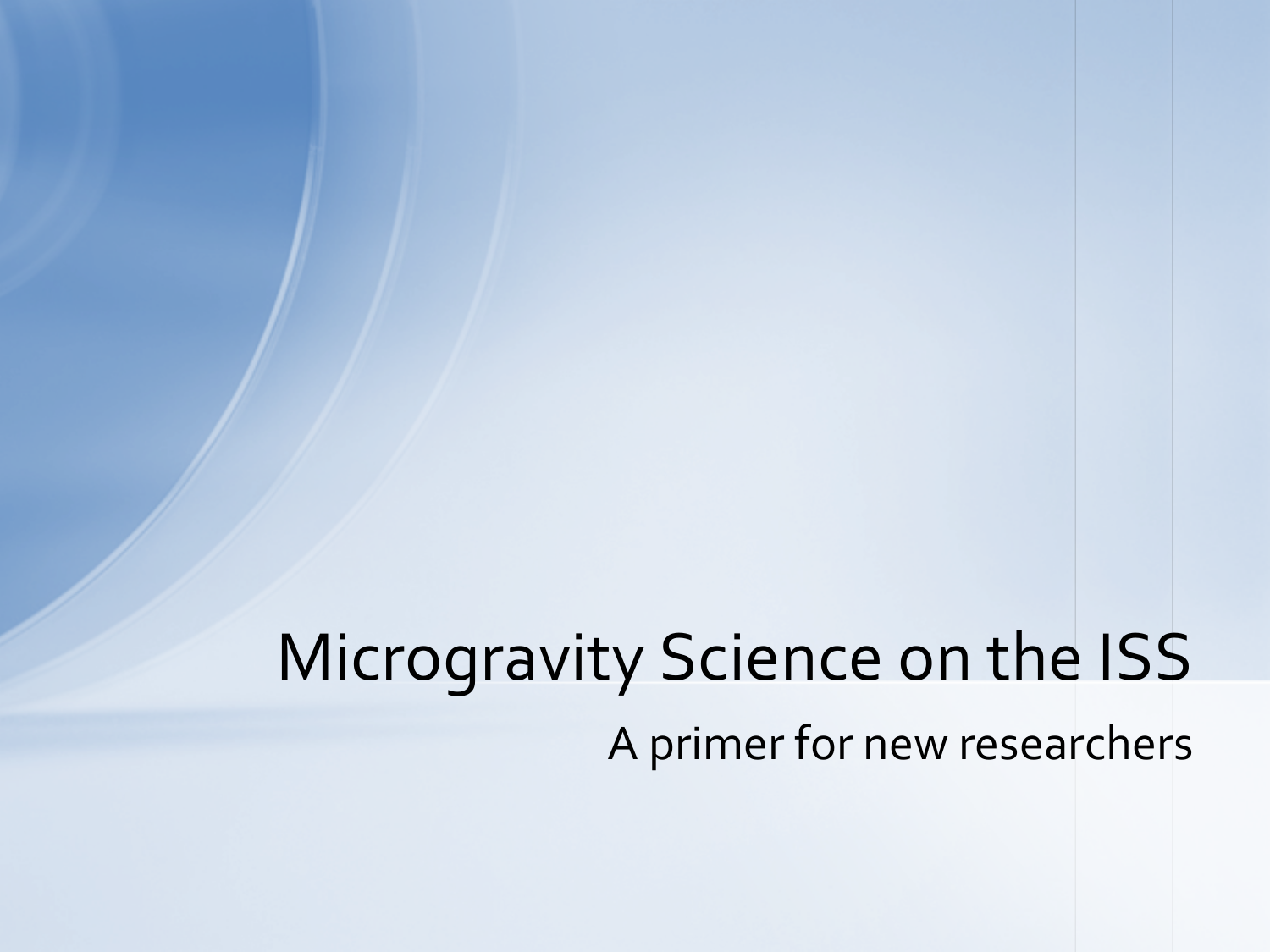## Introduction

### The Earth's Surface

- Weight felt because ground pushes against us
- Physics, chemistry, and biology dominated by the effects of g*ravity*

Low Earth Orbit

- Force of gravity is actually 89% of sea level normal
- We don't feel it in orbit because we're in a state of perpetual freefall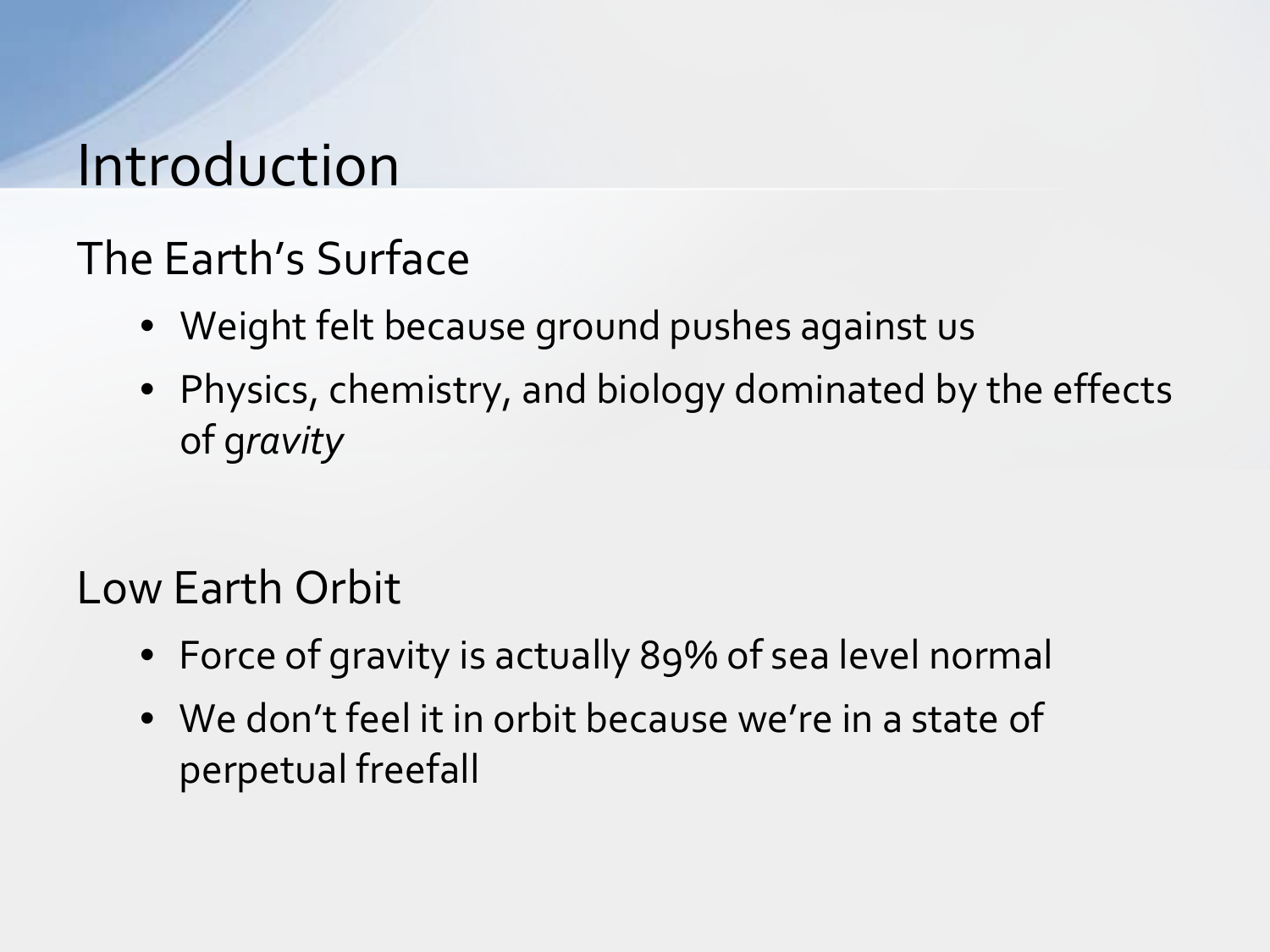## Freefall

In orbit, we fly fast and high enough to fall and not hit the Earth

The centripetal force from circular motion is equal and opposite to the force of gravity

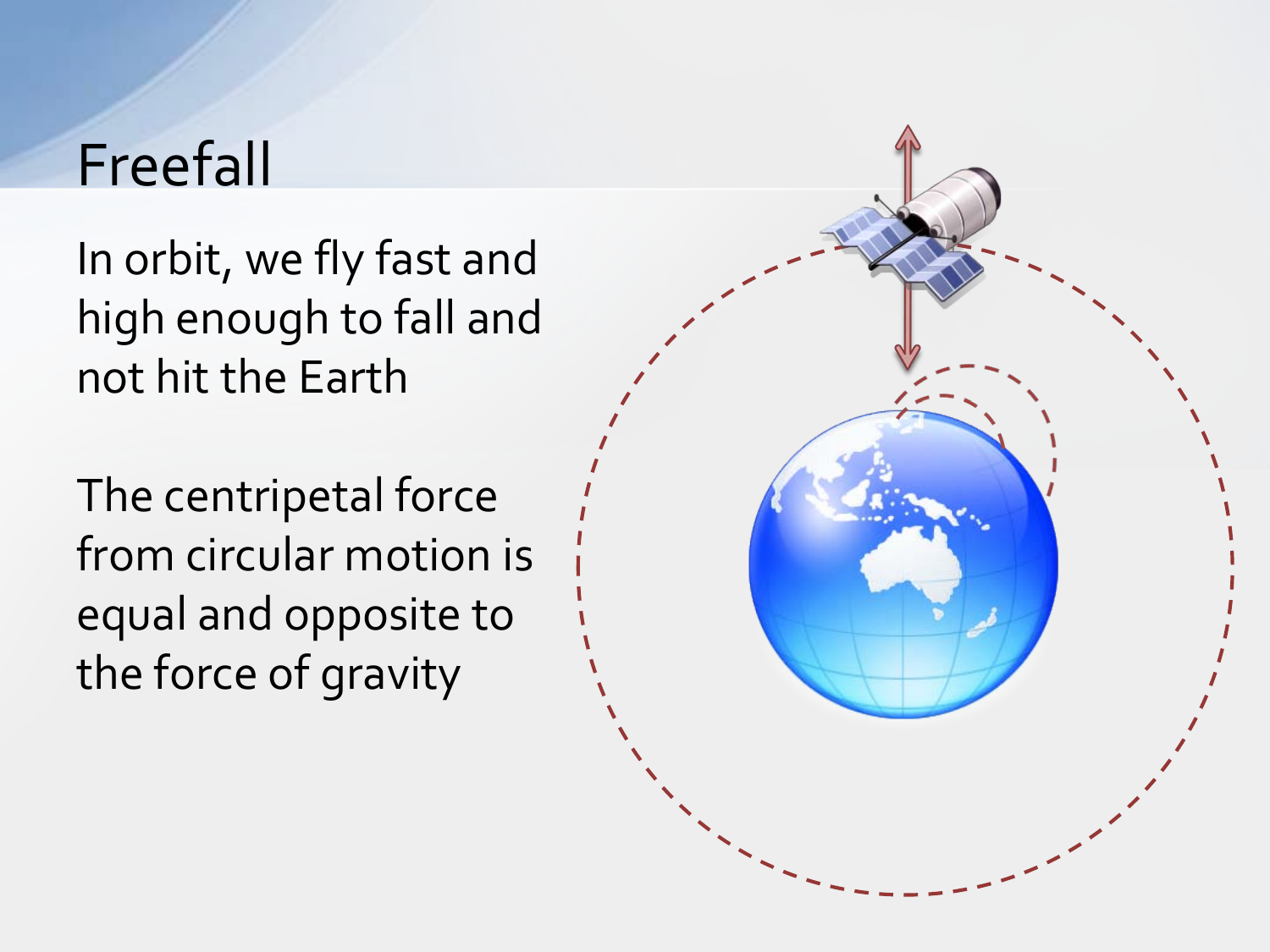# The International Space Station

### A Unique Platform for Science

- Crew tended
- Suitable for long-term studies

### Critical Capabilities

- Microgravity
- Exposure to the thermosphere
- Observations at high altitude and velocity

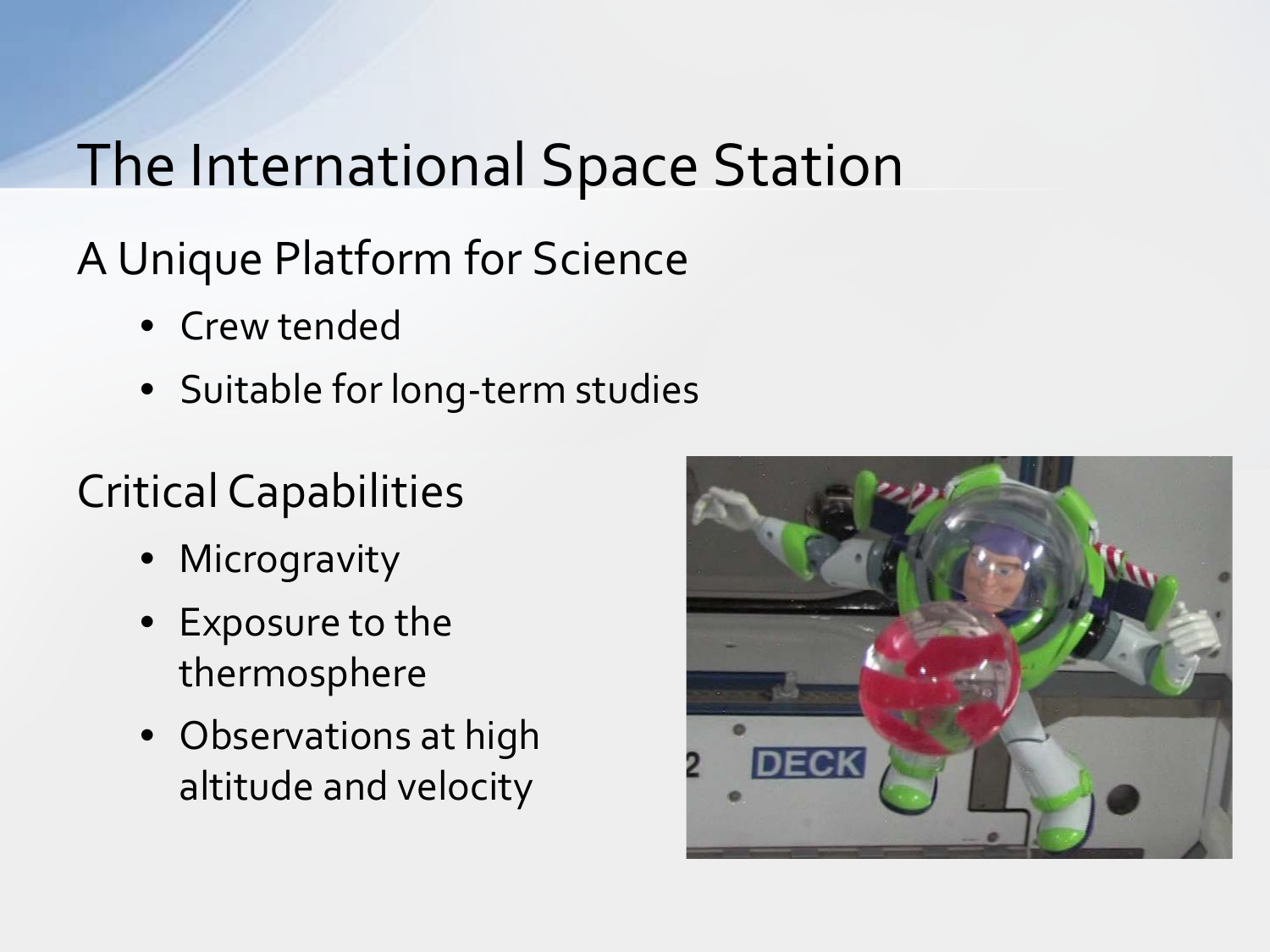# Microgravity is Different

Critical phenomena affected by or dominant in microgravity:

- Surface wetting & interfacial tension
- Multiphase flow & heat transfer
- Multiphase system dynamics
- Solidification
- Fire phenomena & combustion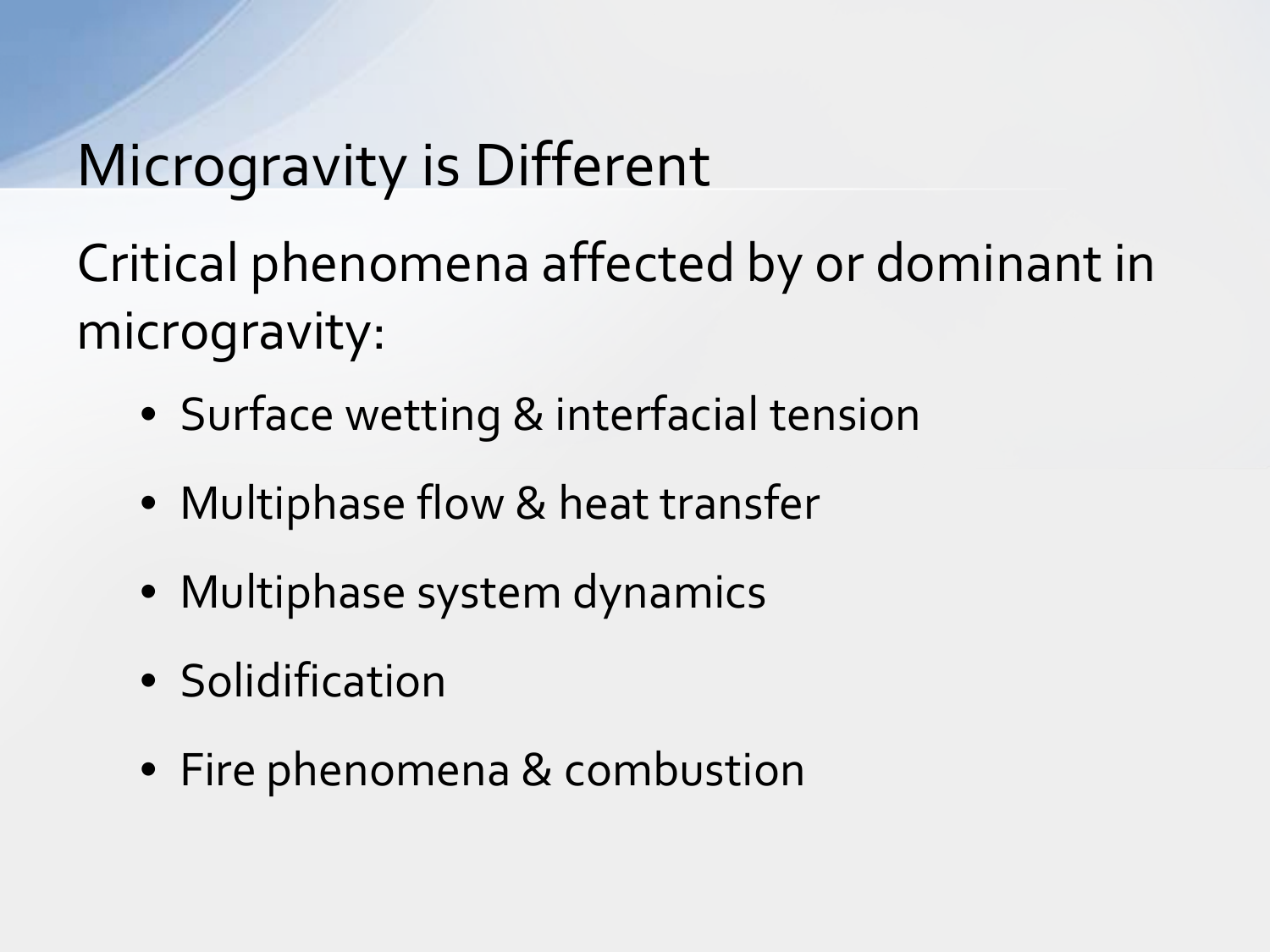## Gravity-Density Gradients

On the ground, fluid systems stratify by density

• Example: In a boiler, gases rise and separate from the liquids

On orbit, there is no restoring force when the interface between phases is disturbed

- Separation between gases and liquids is indeterminate
- Good for particulate or droplet dispersal, bad for a boiler (or a cryogenic tank)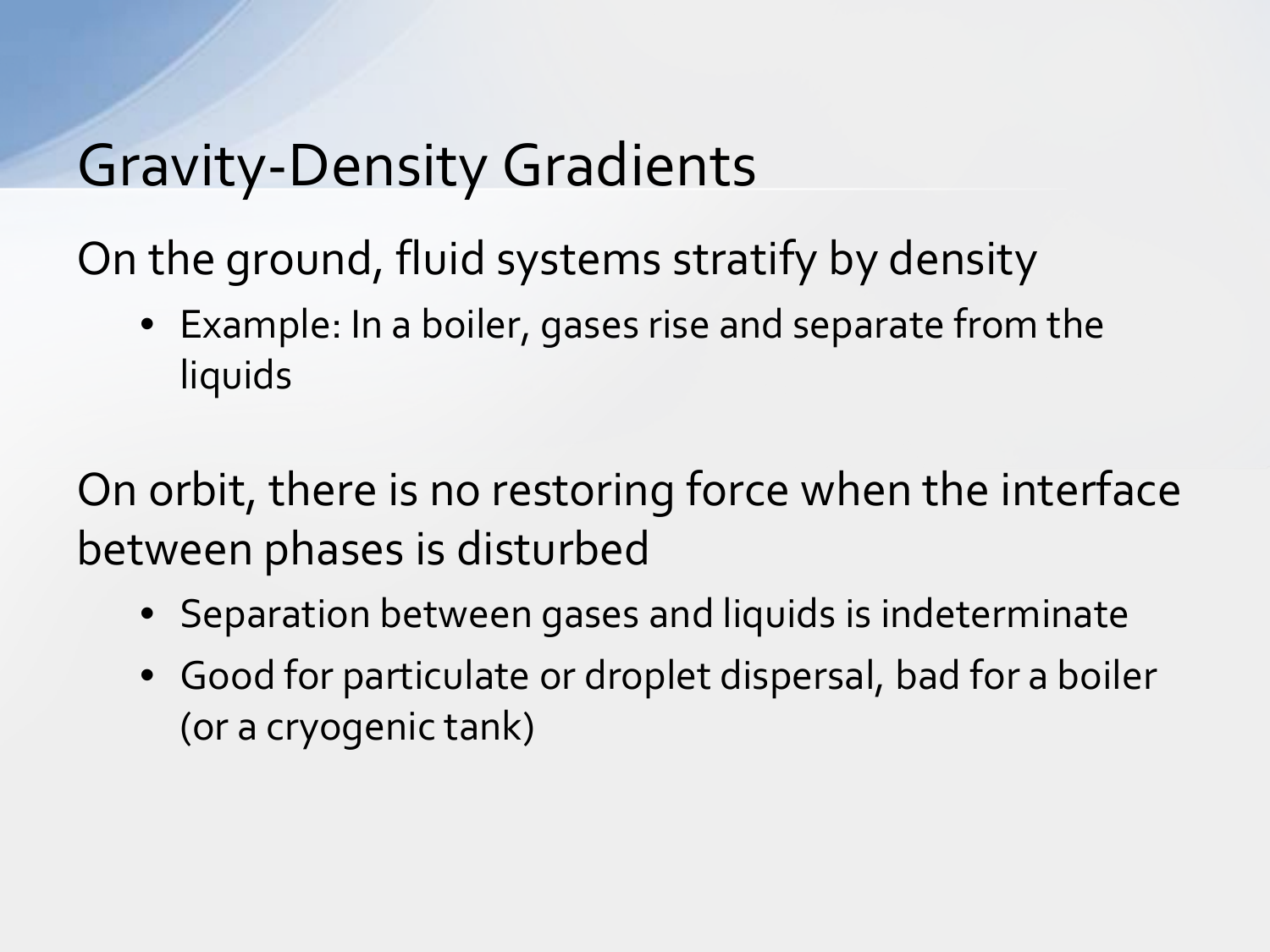# Gravity-Density Effects

Buoyancy becomes insignificant

Underlying processes on Earth emerge

- Pressure-driven flows
- Capillary flows
- Diffusion
- Viscosity
- Electromagnetic forces
- Vibration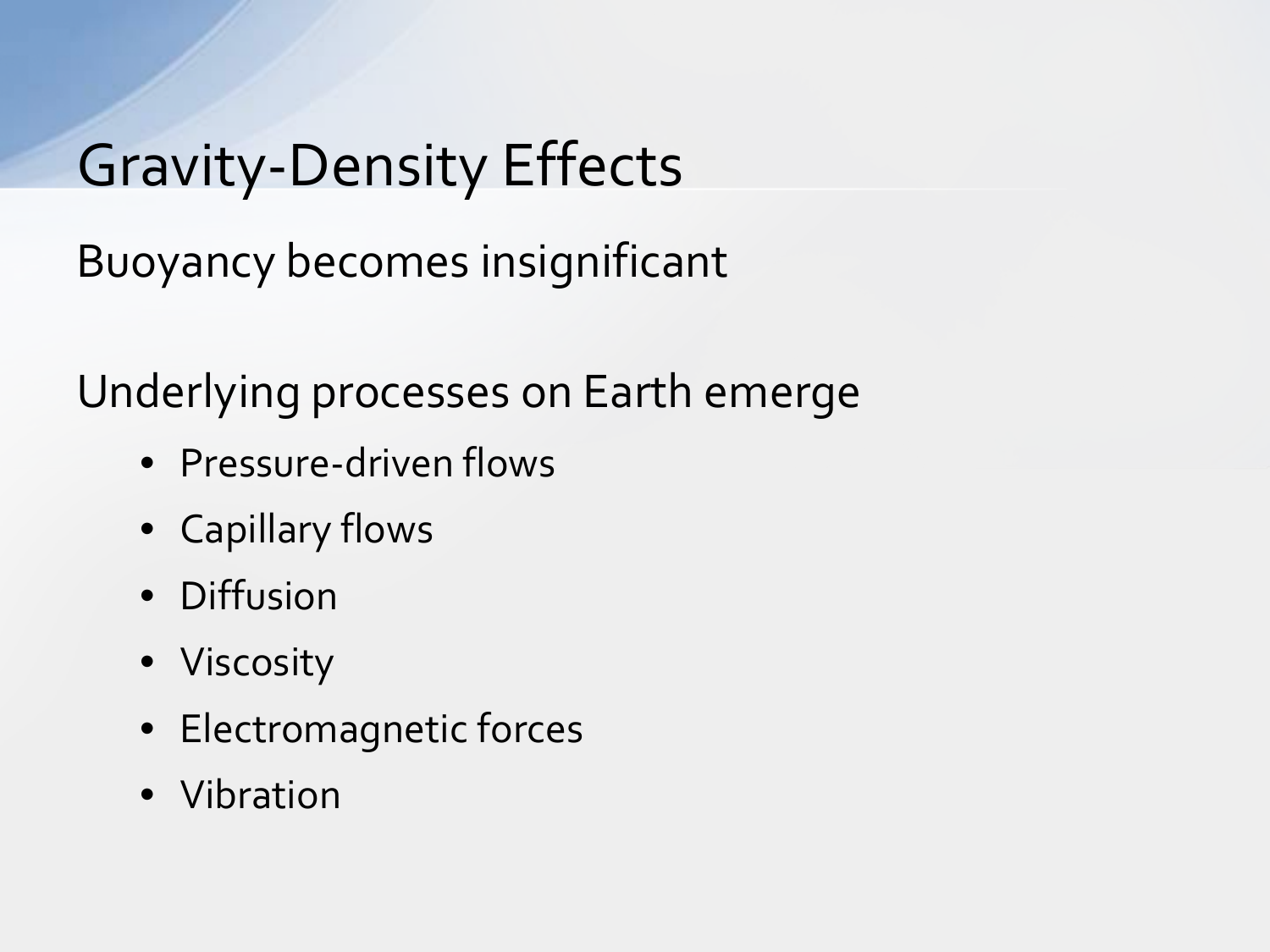## The Microgravity Environment

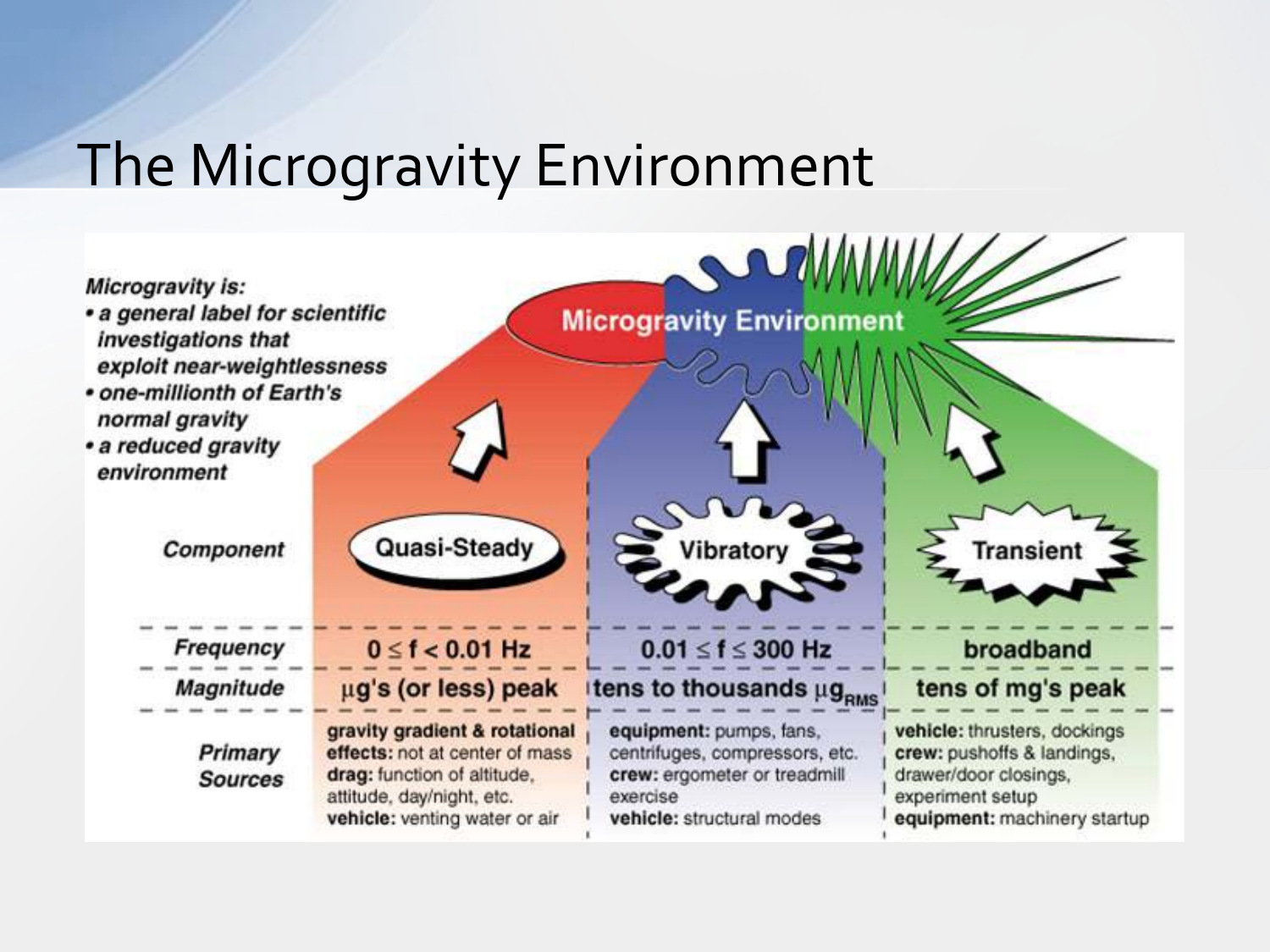## The Microgravity Environment

On-board sensors monitor perturbations to the microgravity state on the ISS.

Even without the Active Rack Isolation System, vibrations are typically within ISS requirements.





While the Station is at its most "quiet" during the eight hours of crew sleep, the Active Rack Isolation System can be effective even during crew exercise.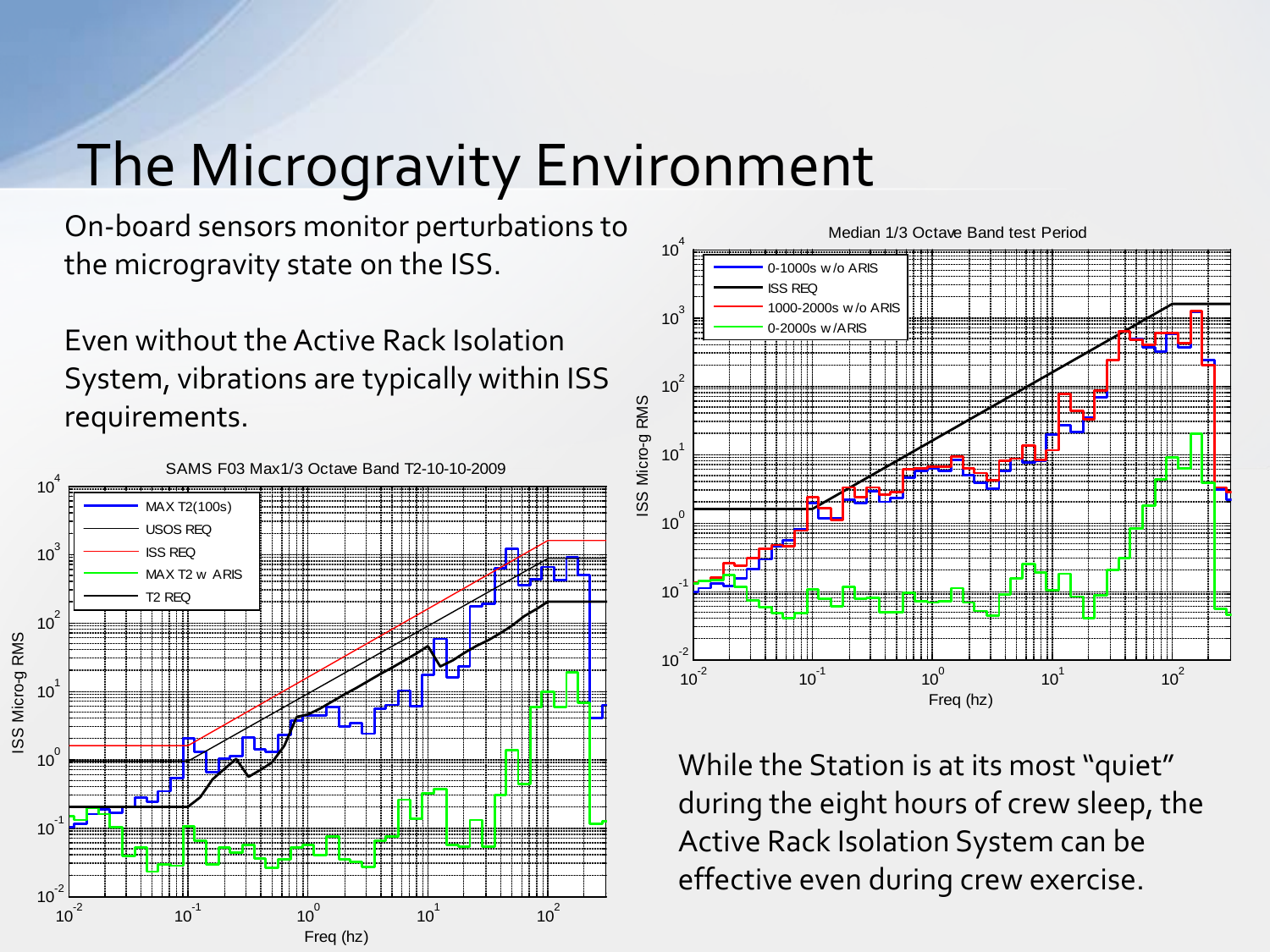# **Interfacial Phenomena**

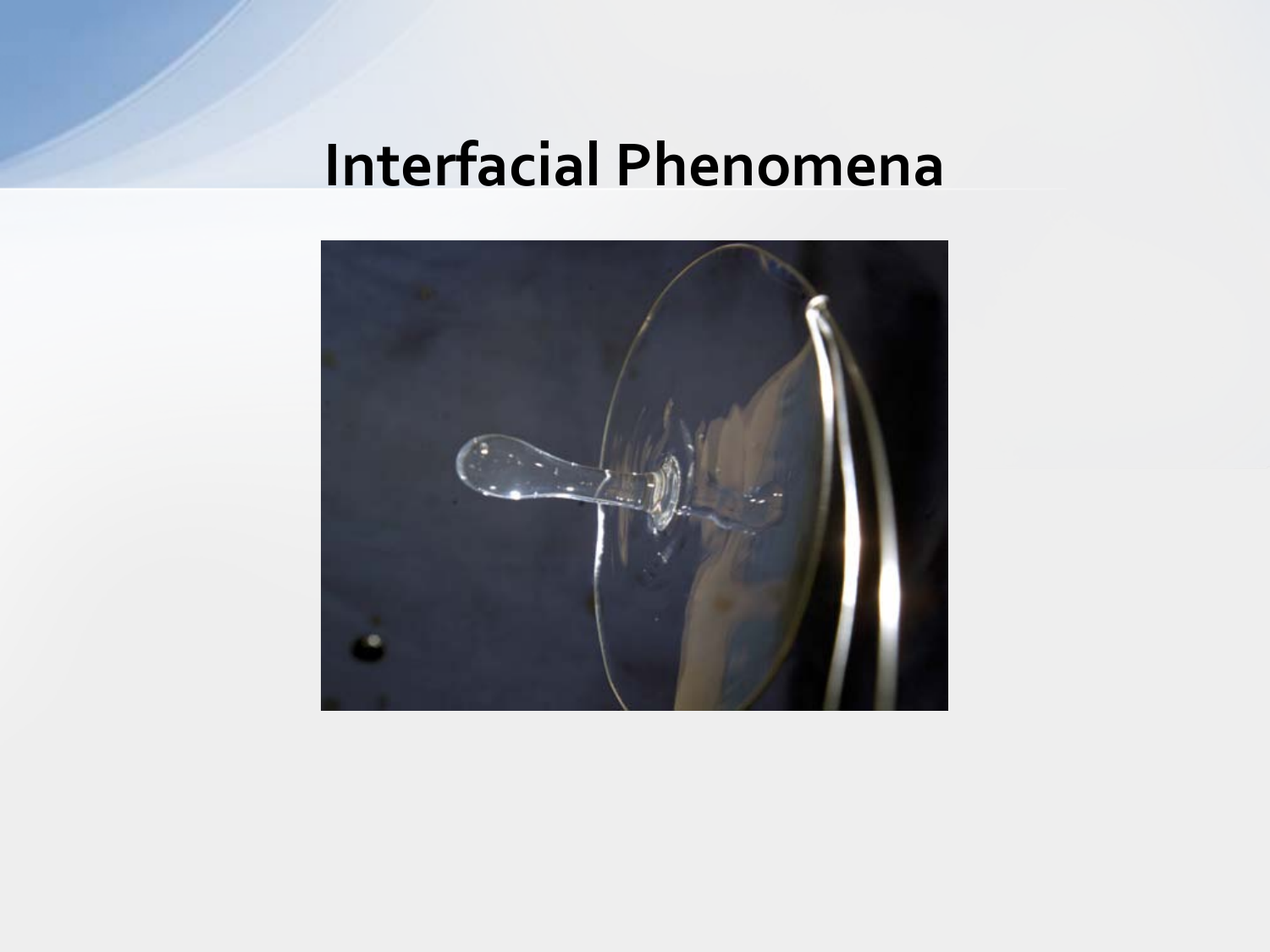# Capillary Effects

Surface tension-induced rise/fall of a liquid in a tube

- Static equilibrium shapes in microgravity well-examined
- Uncontrolled excursions due to dynamic effects less quantified

Can dominate flow in microgravity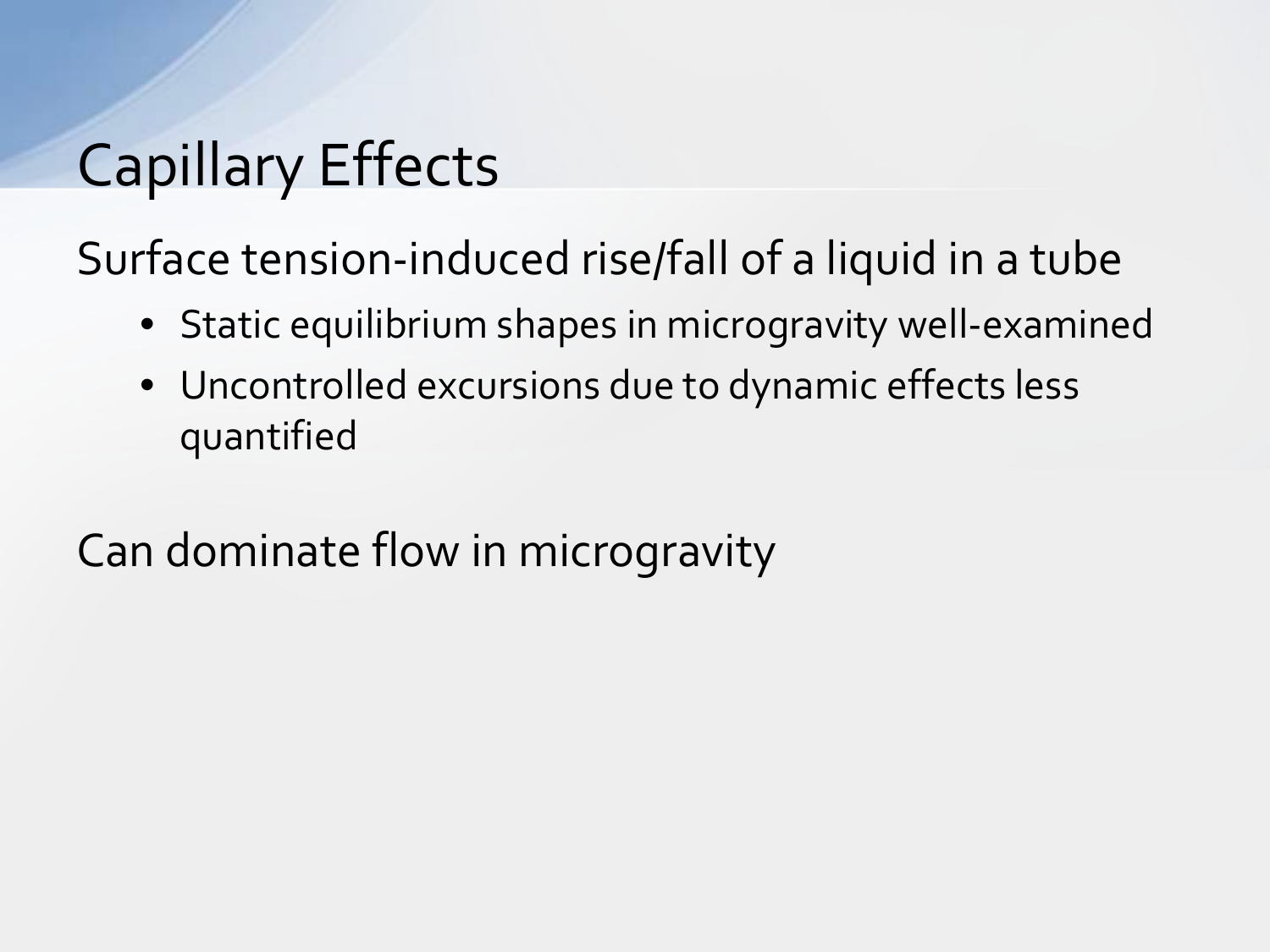## **Wetting**

One condensed phase spreads over the surface of a second condensed phase

Not significantly affected by presence of gravity

Can become dominant in microgravity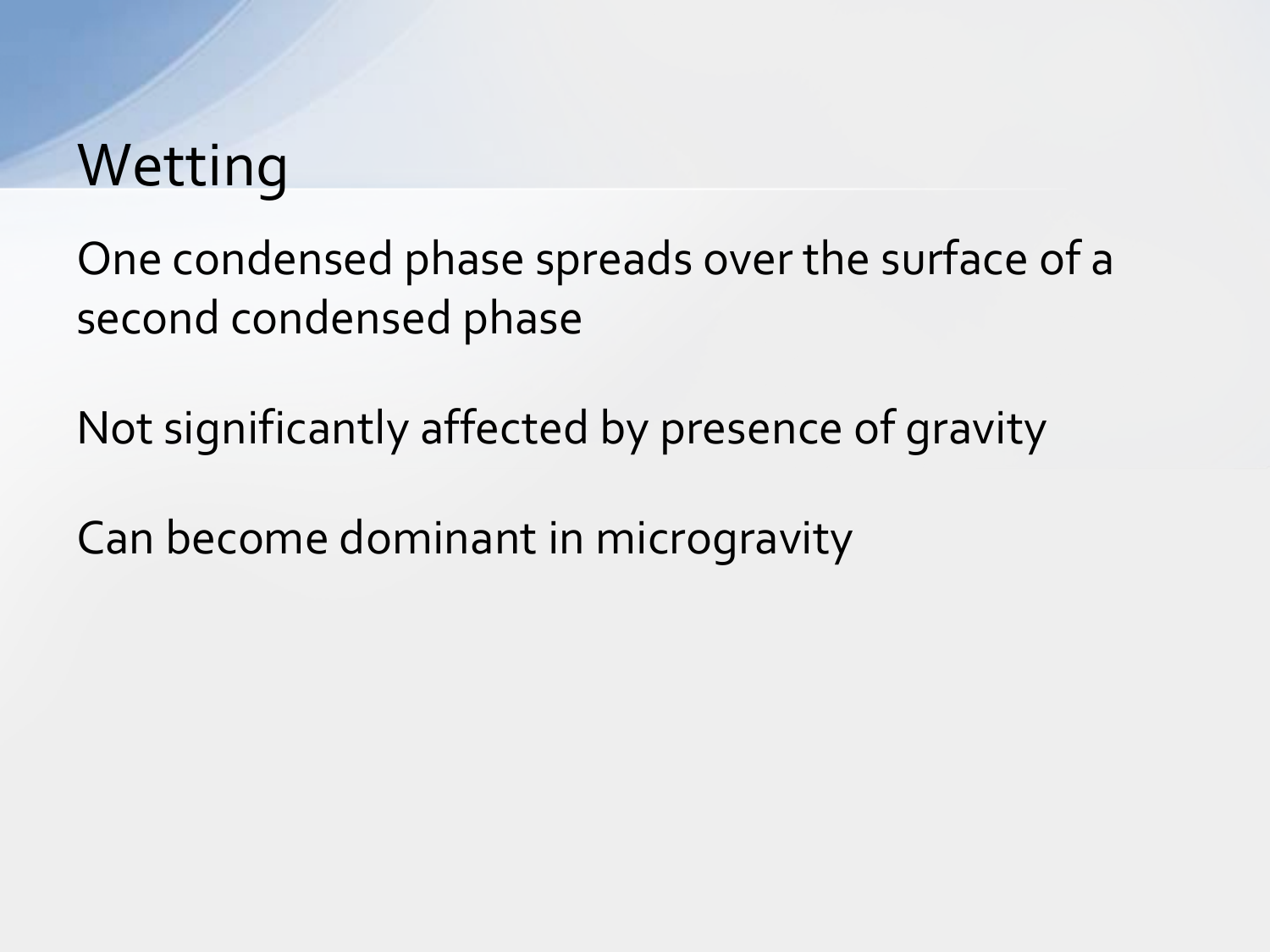# Marangoni Effect

Liquid convection caused by surface tension gradients

- At the free surface of a liquid or interface between two liquids
- Arises in the presence of temperature or composition gradients along the surface

The counterbalancing viscous force to the resultant force from the surface tension gradient

Dominant cause of diffusion in microgravity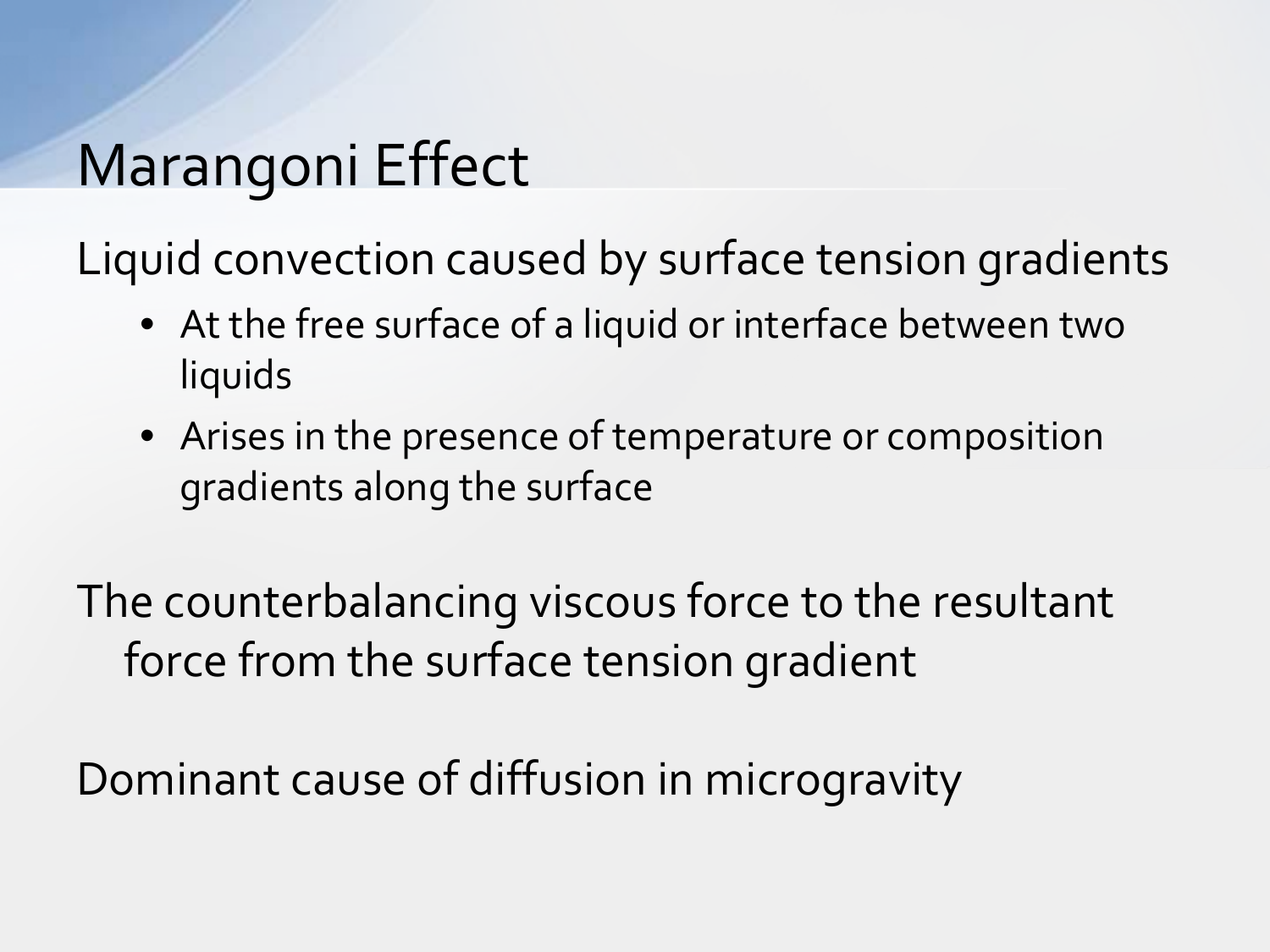## **Multiphase Flow**

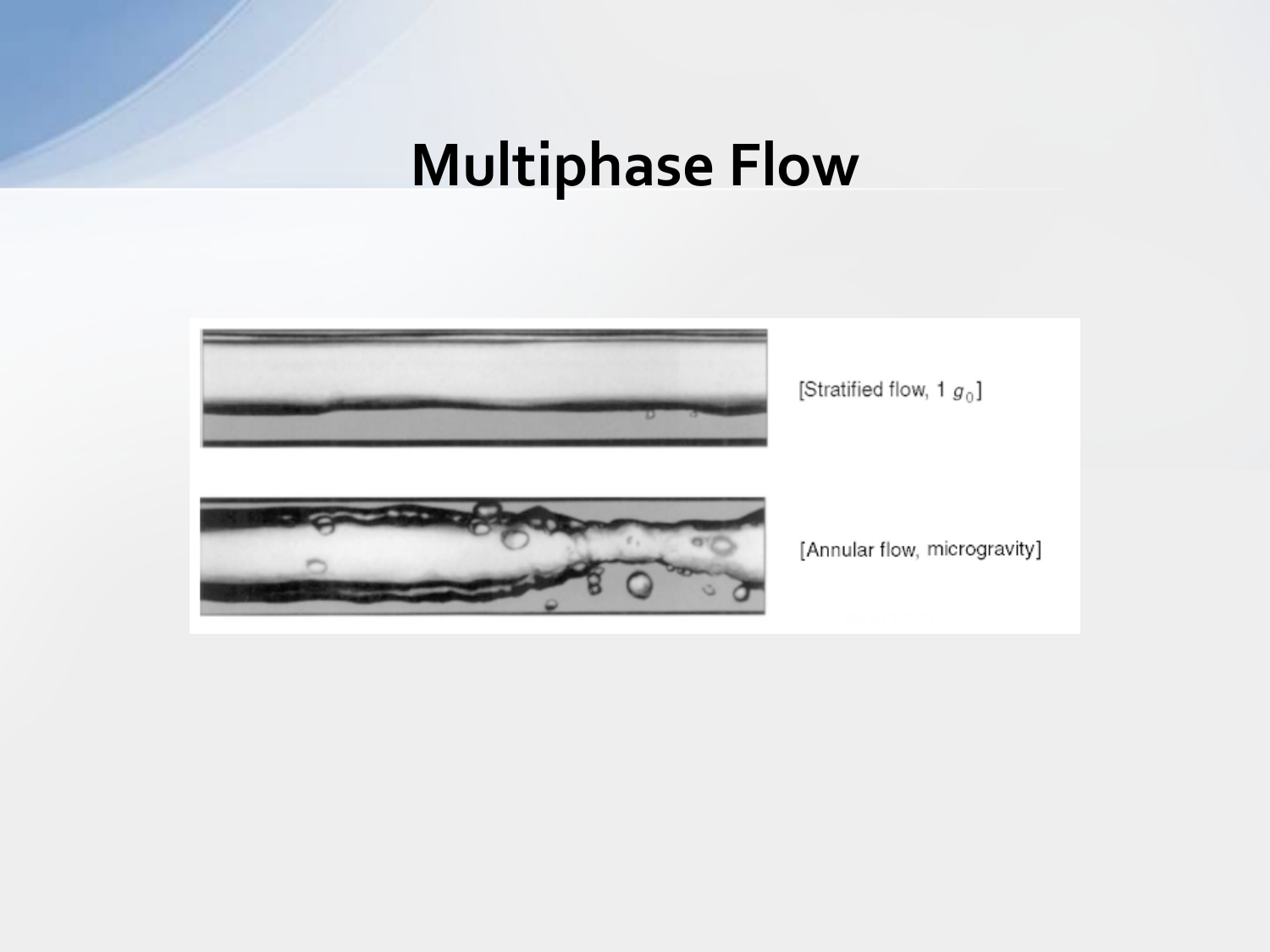## Phase Separation & Distribution

The phases in a flowing multiphase mixture may separate non-uniformly under acceleration

• Result of large differences in inertia for each phase

Flow regime transition can occur from lateral phase distributions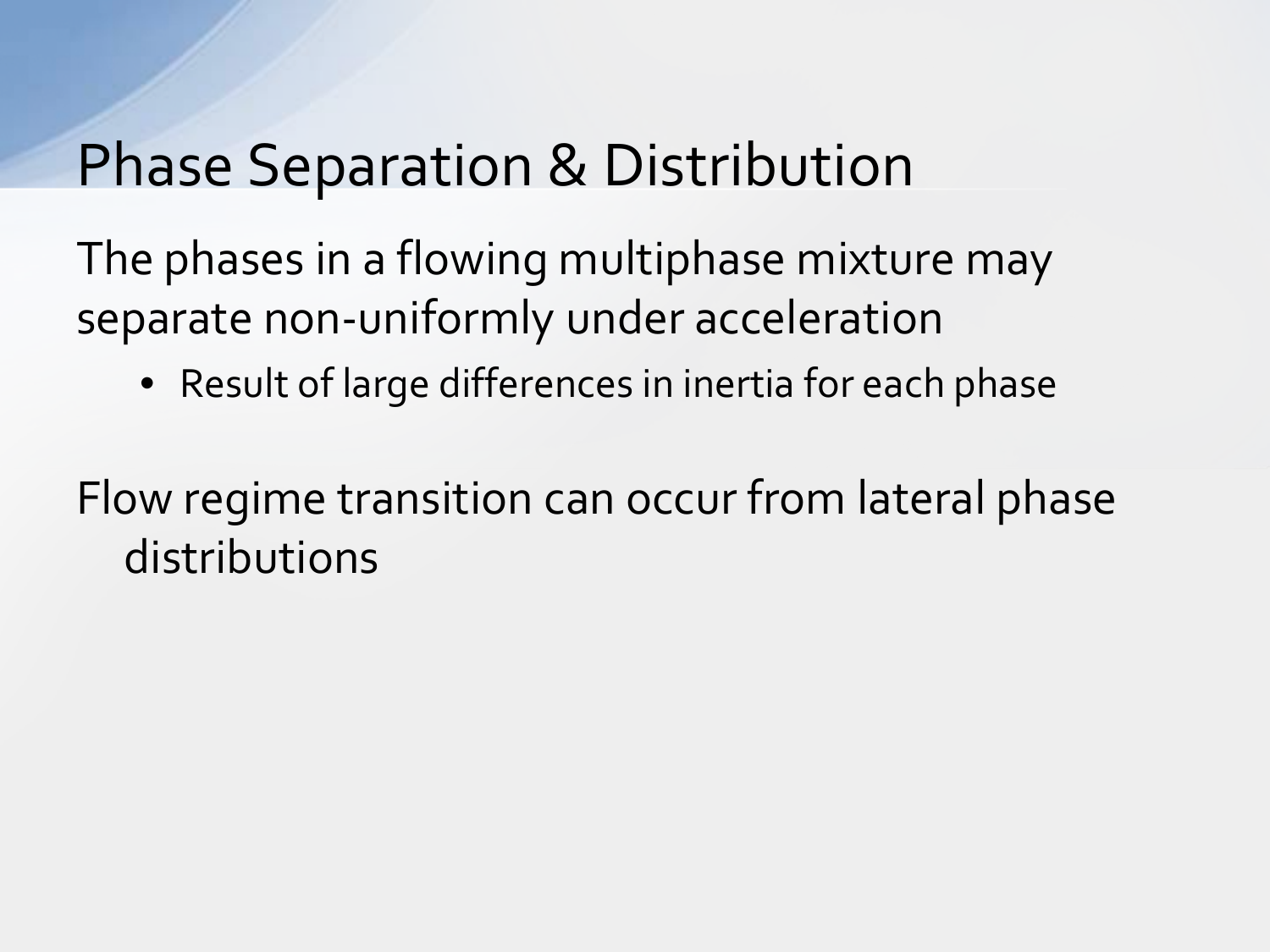# Mixing

Chaotic mixing may occur due to turbulence

May be possible to create metallic alloys with fibrous or multilayer film microstructures

• Gravity-induced phase separation prevents this on Earth

Flow of mixtures of immiscible liquids in microgravity little understood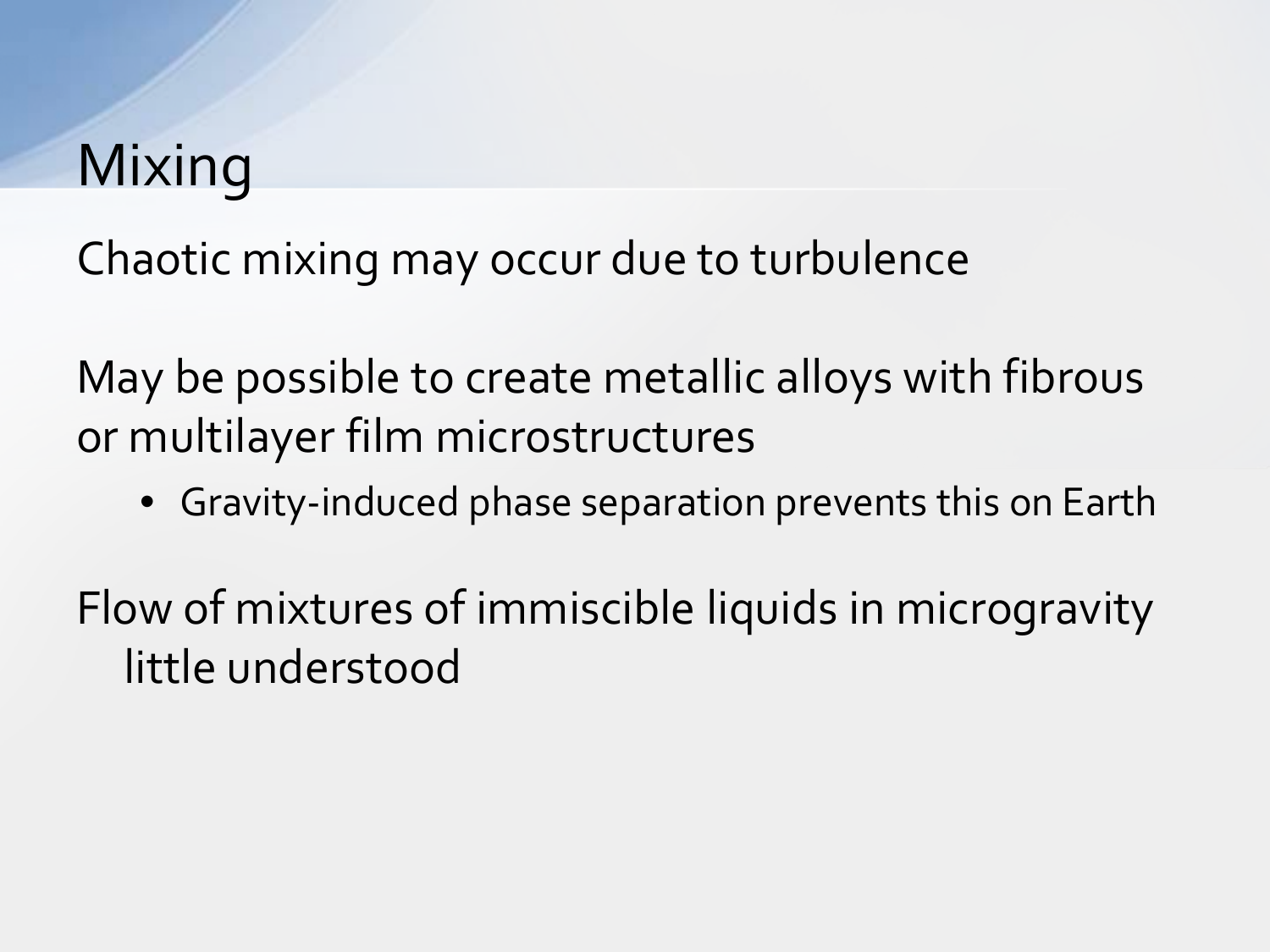## Multiphase Flow Instabilities

Excursive Instabilities

• A boiling system may undergo Ledinegg-type flow excursions if the irreversible pressure loss in the system is much less than the external pressure change

#### Pressure-Drop Instabilities

• Flow excursions can be converted into periodic oscillations

#### Density-Wave Oscillations

• Stability increases as gravity is reduced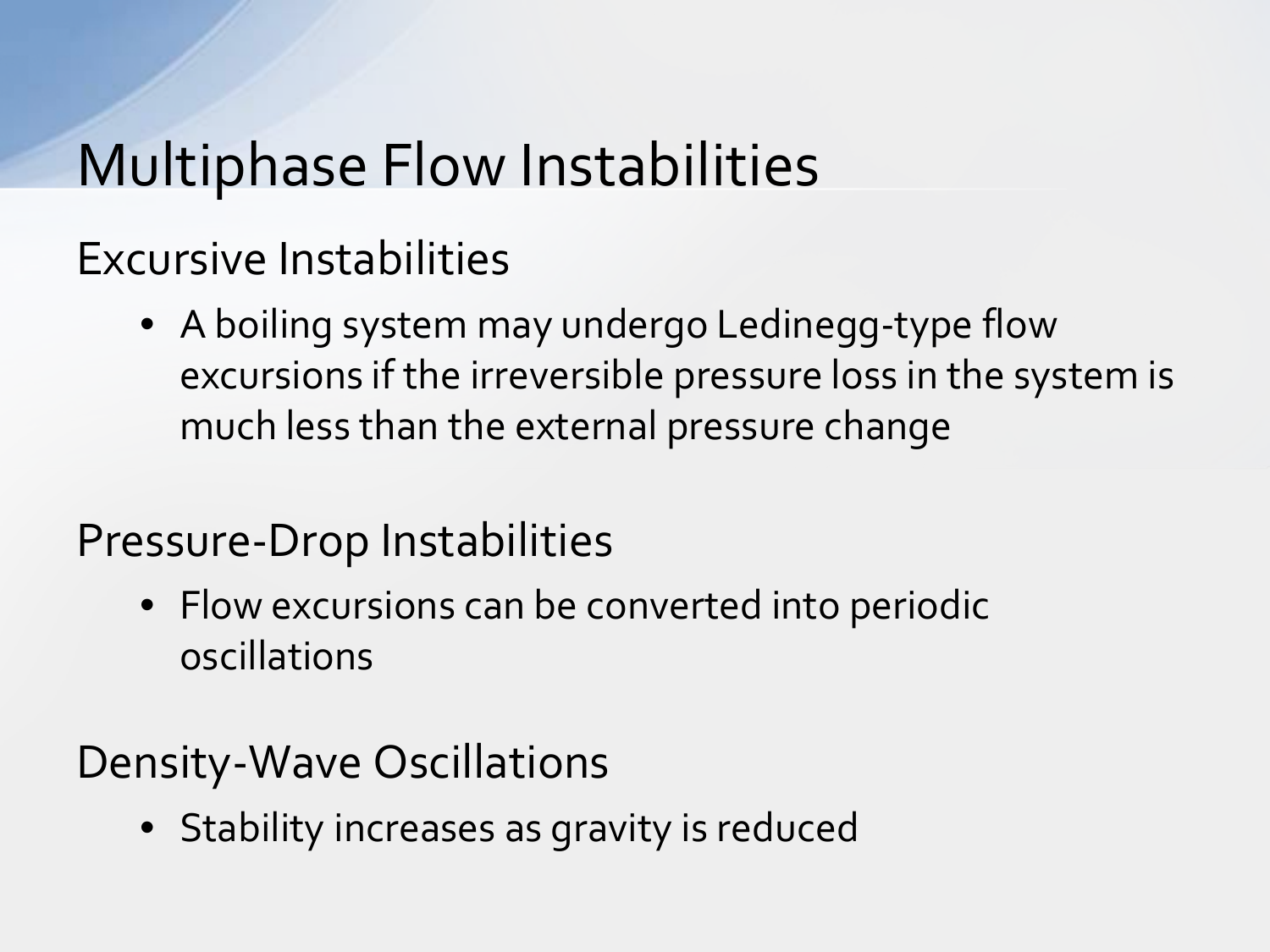## Flow in Porous Media

Capillary and viscous forces control the phase distribution in microgravity

No fundamental studies have been performed in reduced gravity or microgravity

Theory suggests low-frequency gravitational oscillations could significantly affect flow stability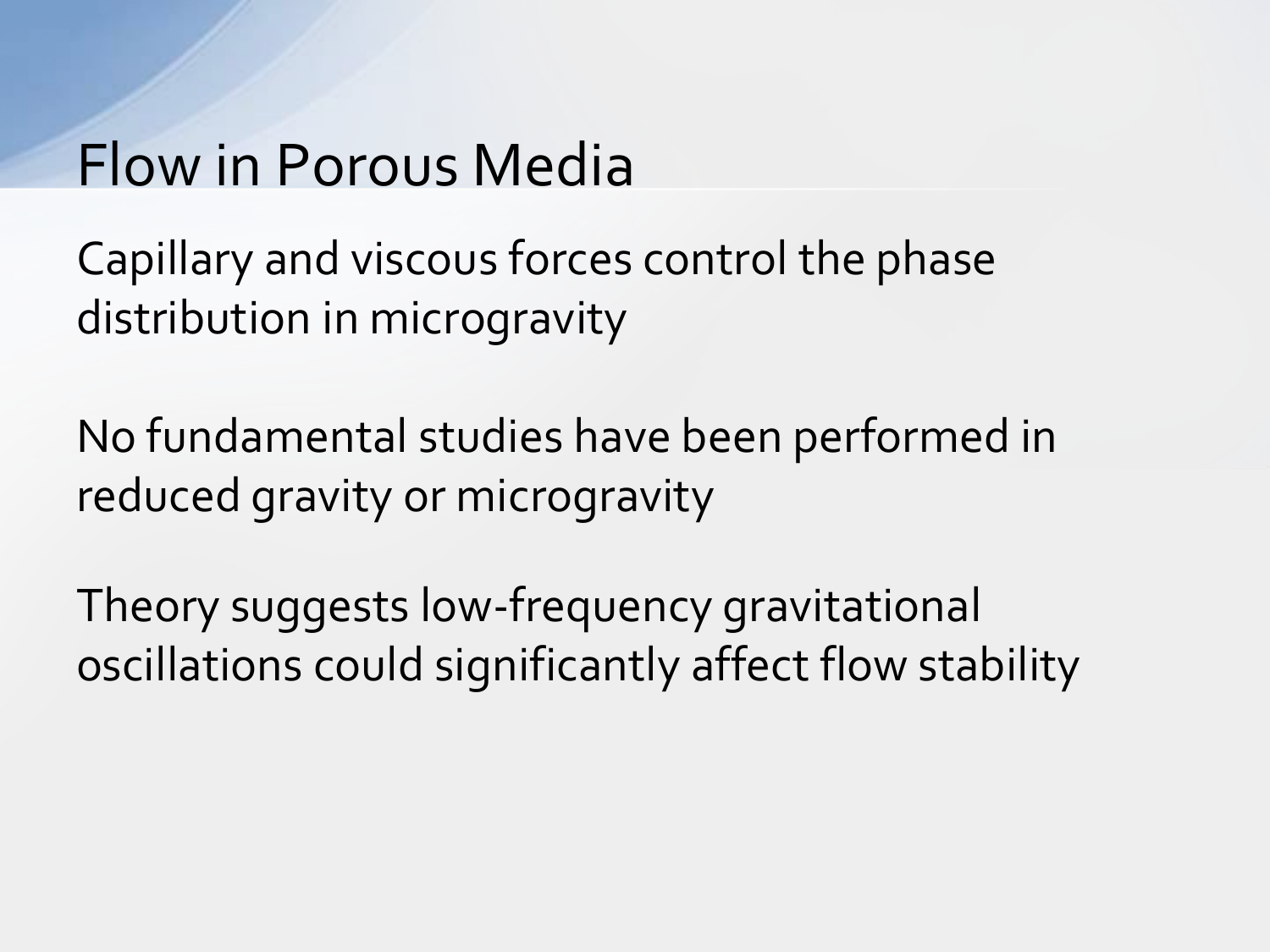### **Heat Transfer**

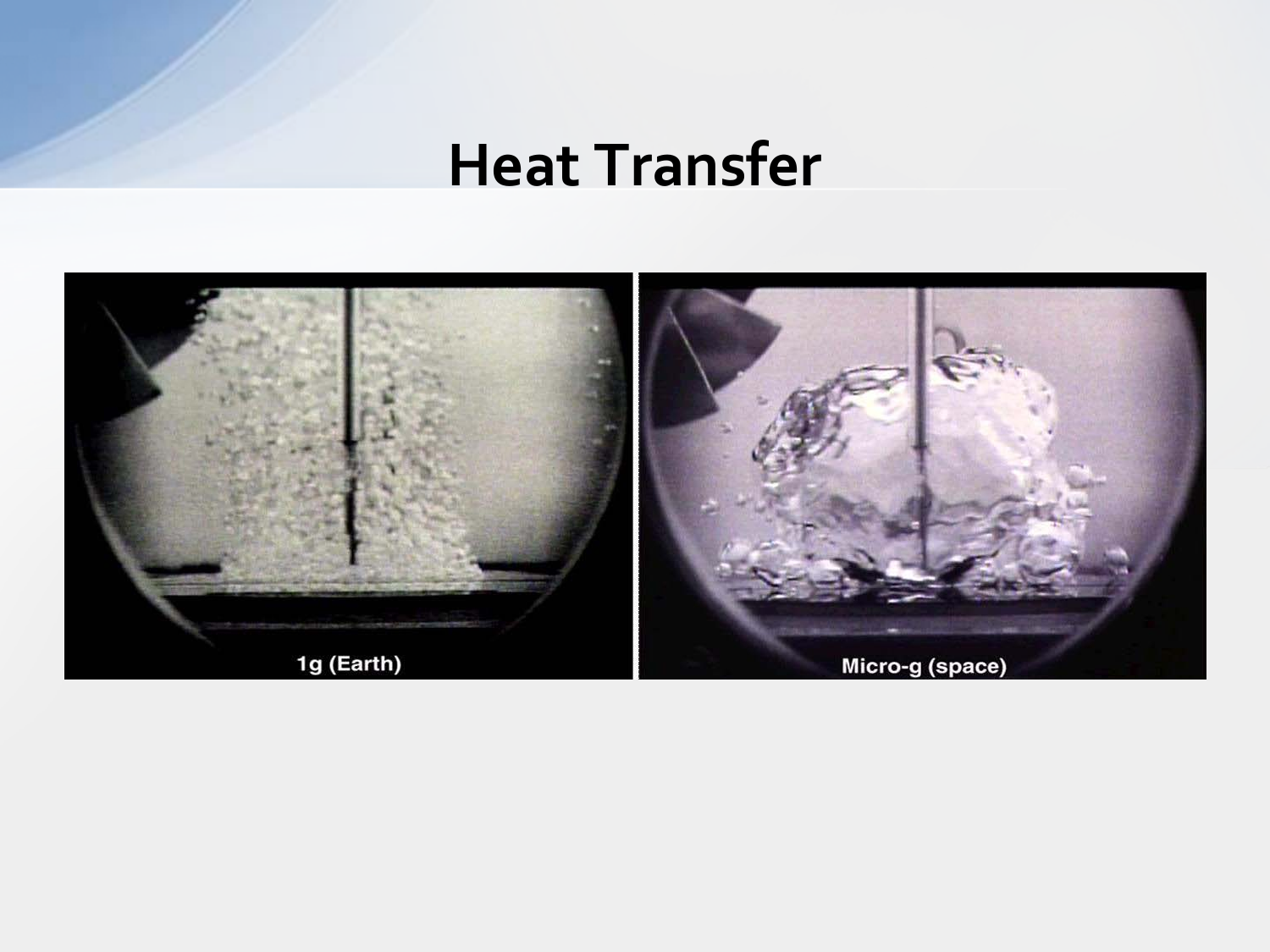## Conduction & Radiation

Heat conduction in solids and liquids not affected by gravity

Heat conduction in gases indirectly reduced in low gravity because gas density reduces

Thermal radiation heat transfer is not affected by gravity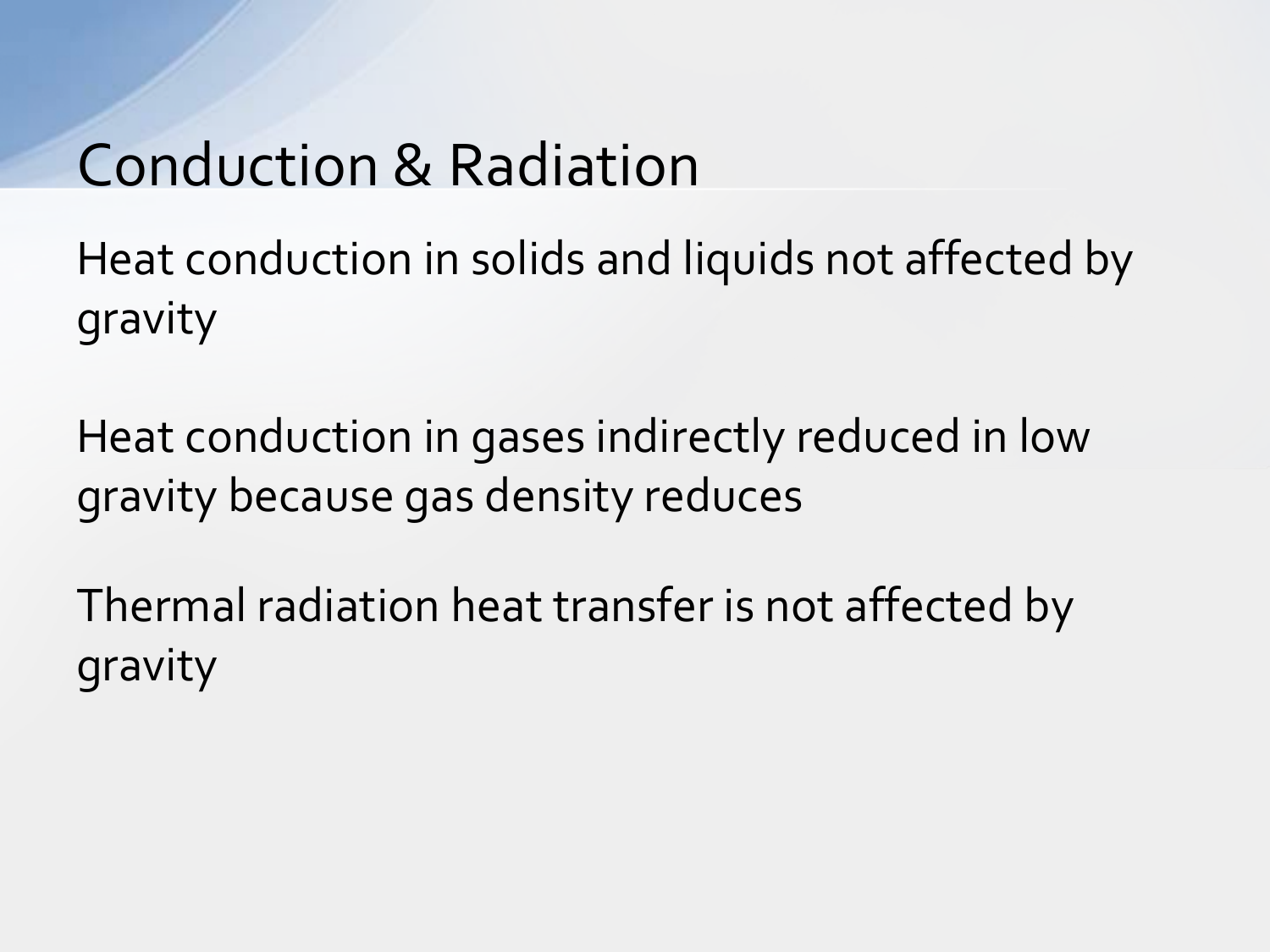## Convection

Gravity can greatly affect fluid motion in convection

- Evaporation
- Boiling
- Condensation
- Two-phase forced convection
- Phase-change heat transfer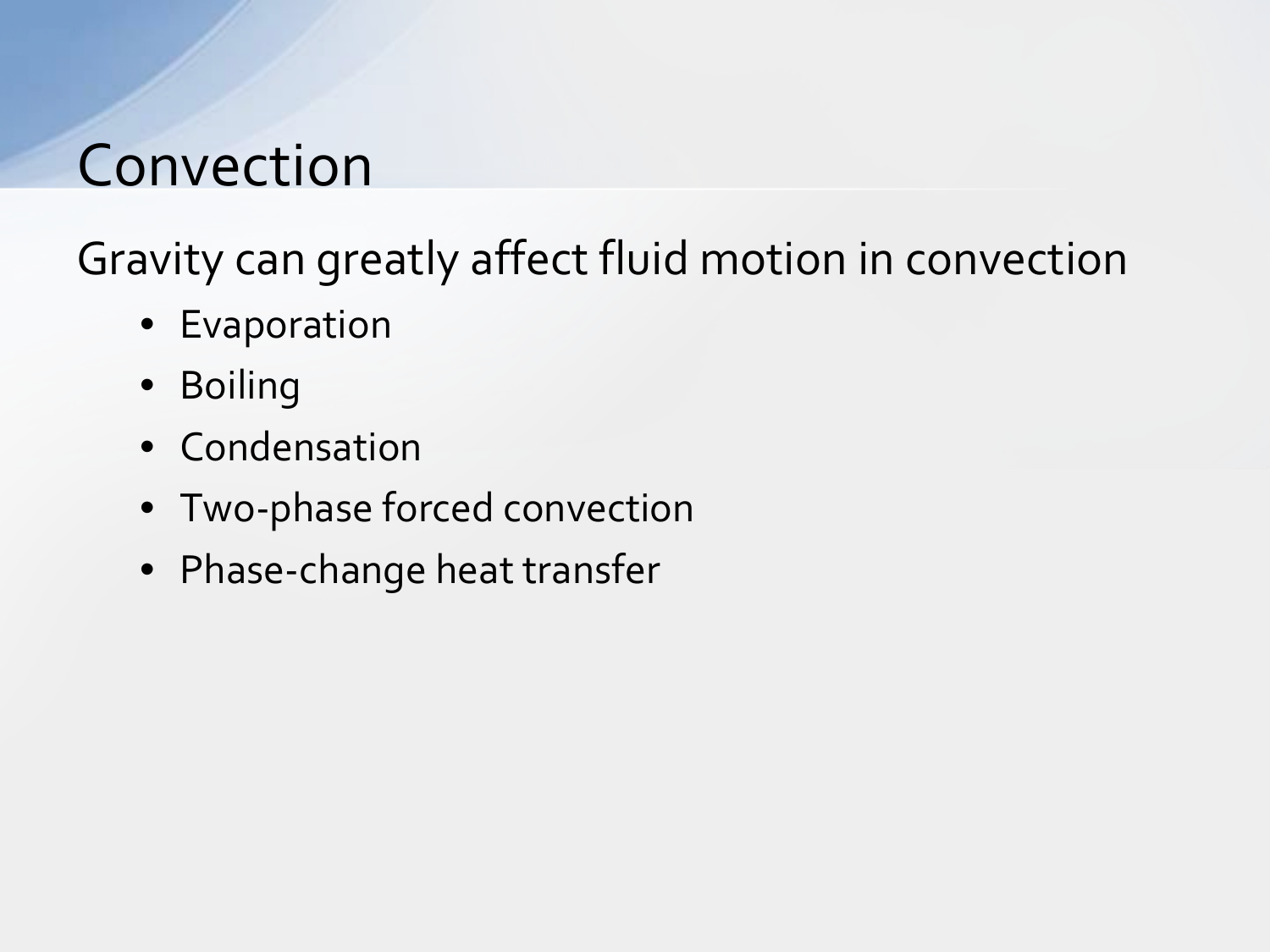## Convection

### Evaporation

• Not well-understood, but likely to be driven by surface tension and viscous forces

### Boiling

- Available results are contradictory and do not allow for accurate prediction
- In one experiment, bubbles grew as a result of direct heating from the rod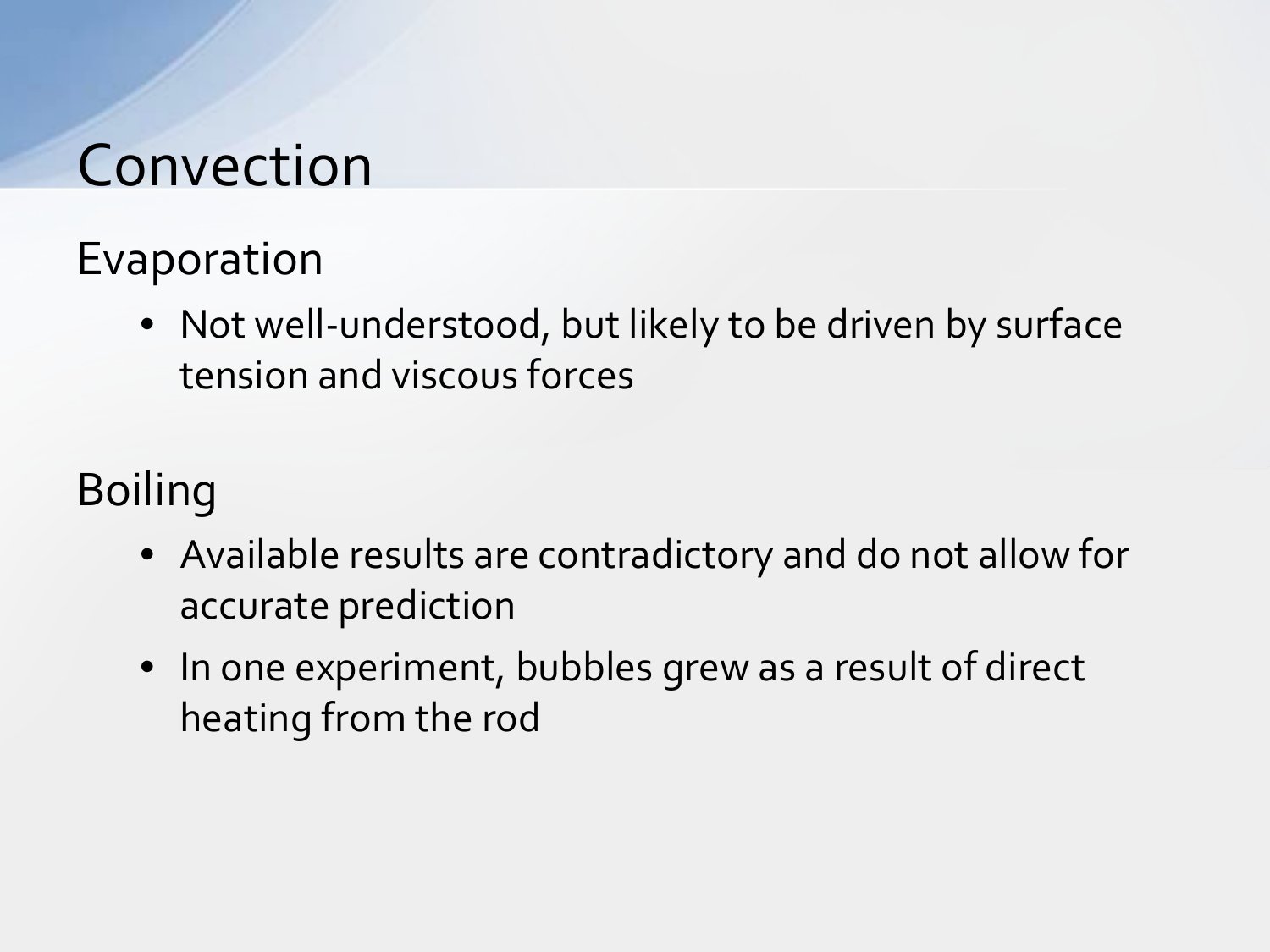## Convection

### Two-Phase Forced Convection

- Measured heat transfer coefficients are sometimes lower than predicted by normal-gravity correlations
- No experimental data for bubbly flow, little data for slug or annular flow

#### Phase-change heat transfer

- Melting likely to be affected by thermocapillary forces, instead of buoyancy
- Solidification heat transfer has not been studied in theory or experimentally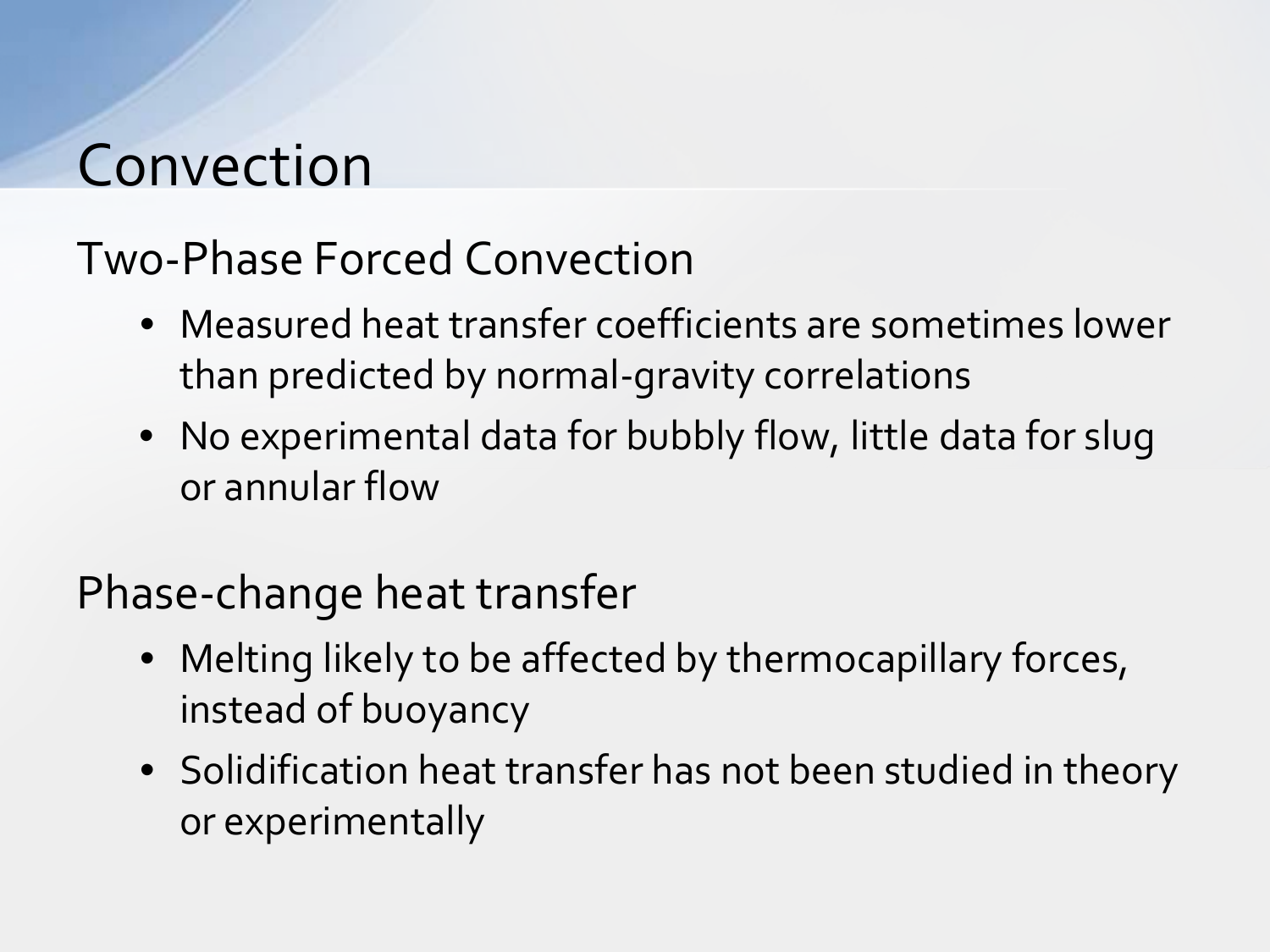# **Solidification**

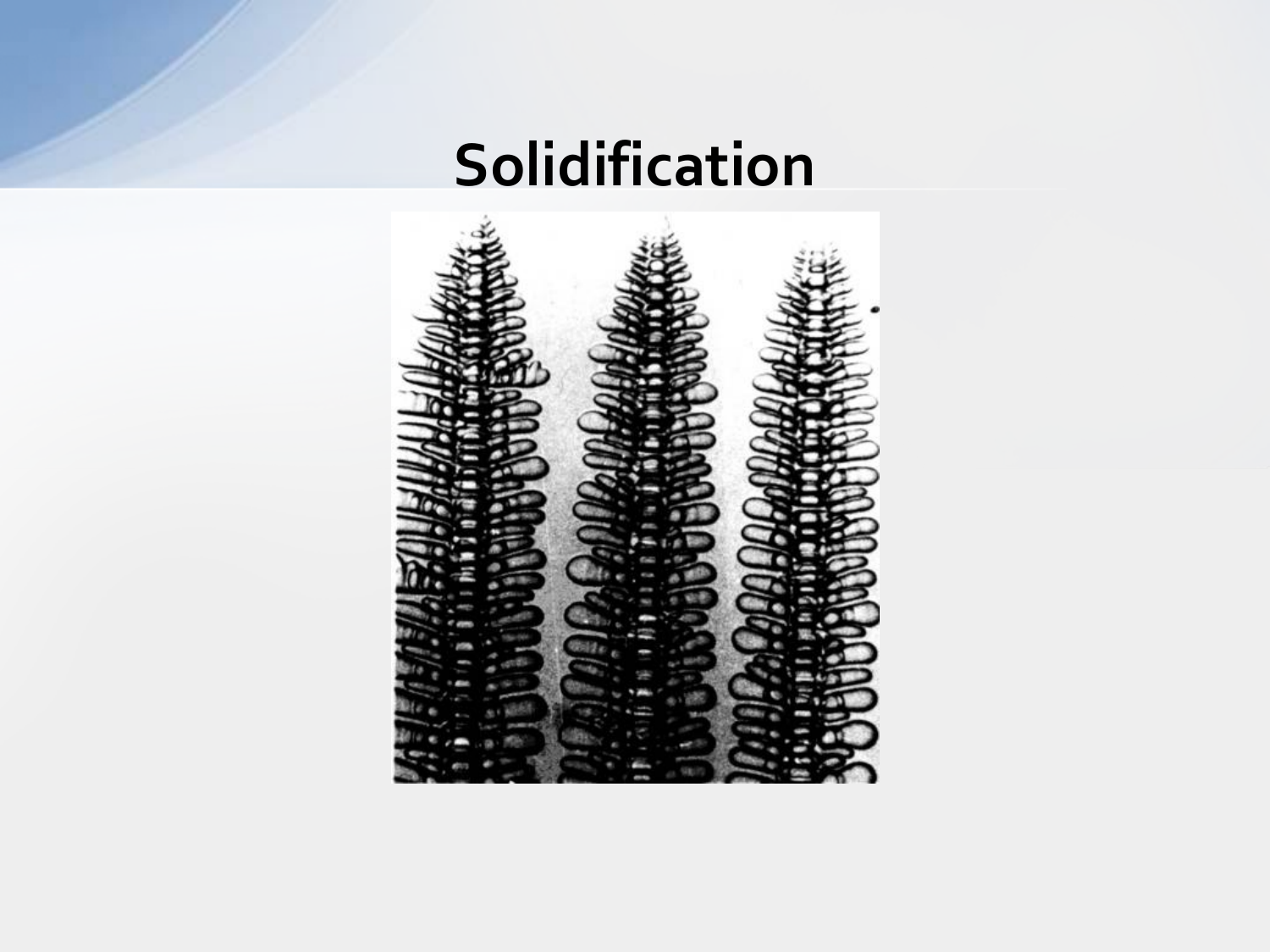# **Solidification**

Nucleation in a liquid as a result of latent heat loss

The lack of buoyancy-induced convection is dominant factor in microgravity

- Affects distribution of temperature and composition at liquid/solid interface
- Affects distribution of foreign particles and gas bubbles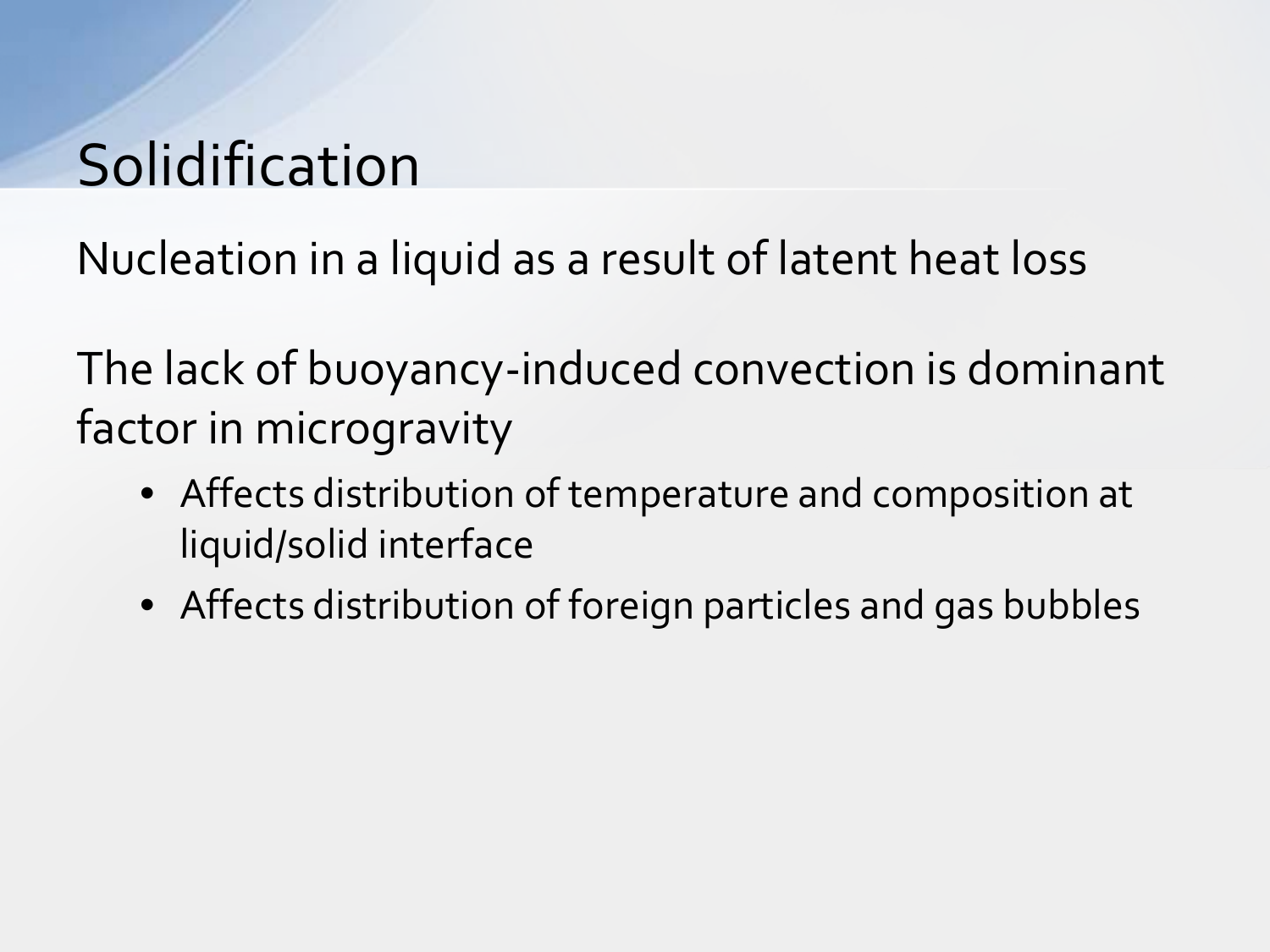## **Chemical Transformation**



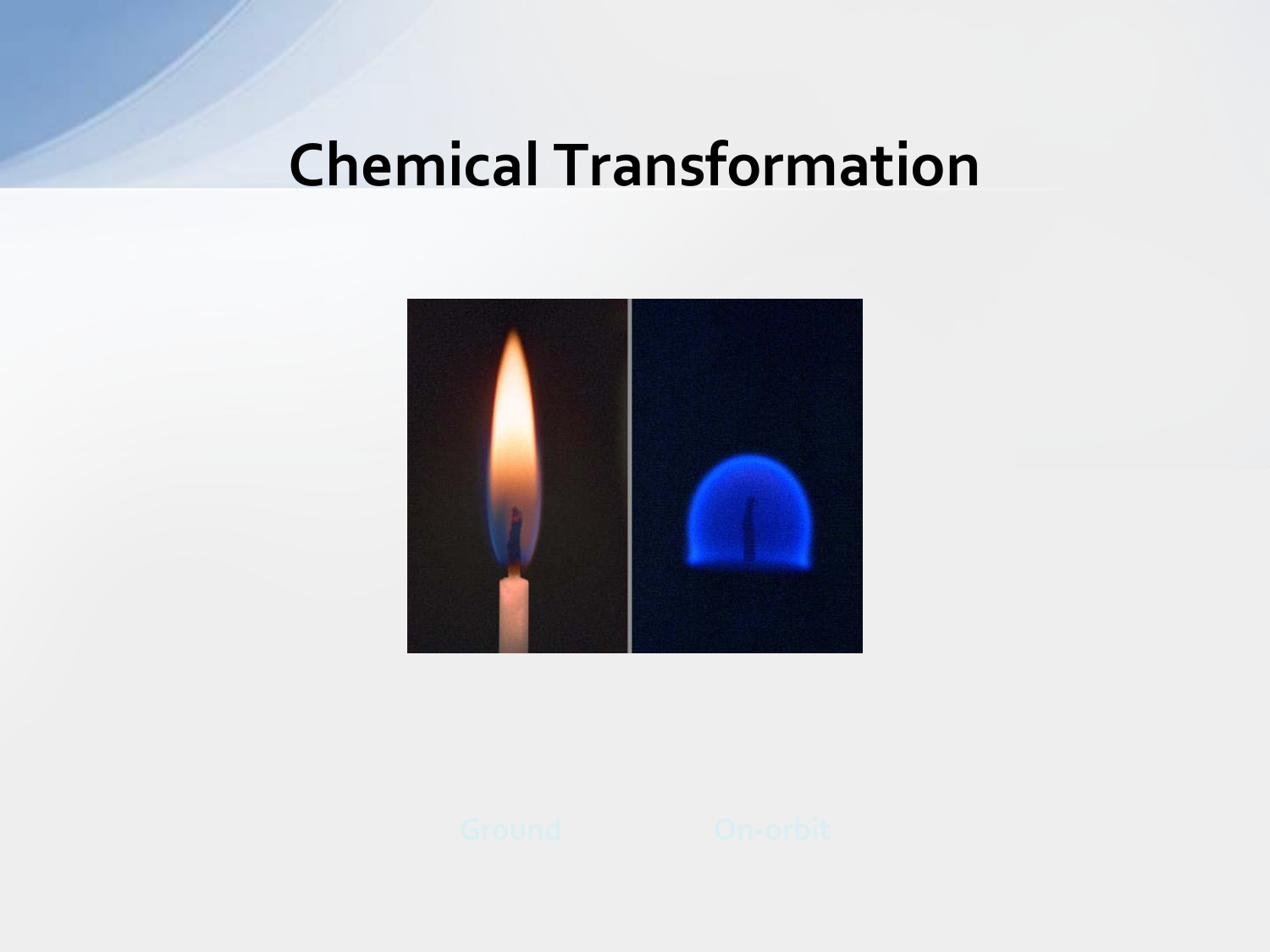The ratio of buoyancy to viscous forces, the Grashof number, is high on the ground

• High temperature changes lead to large density changes

"Quiescent" combustion studies are virtually impossible to conduct without some element of freefall

Slow-flow combustion also difficult to study on the ground

• High forced-flow velocity required to overcome buoyancy effects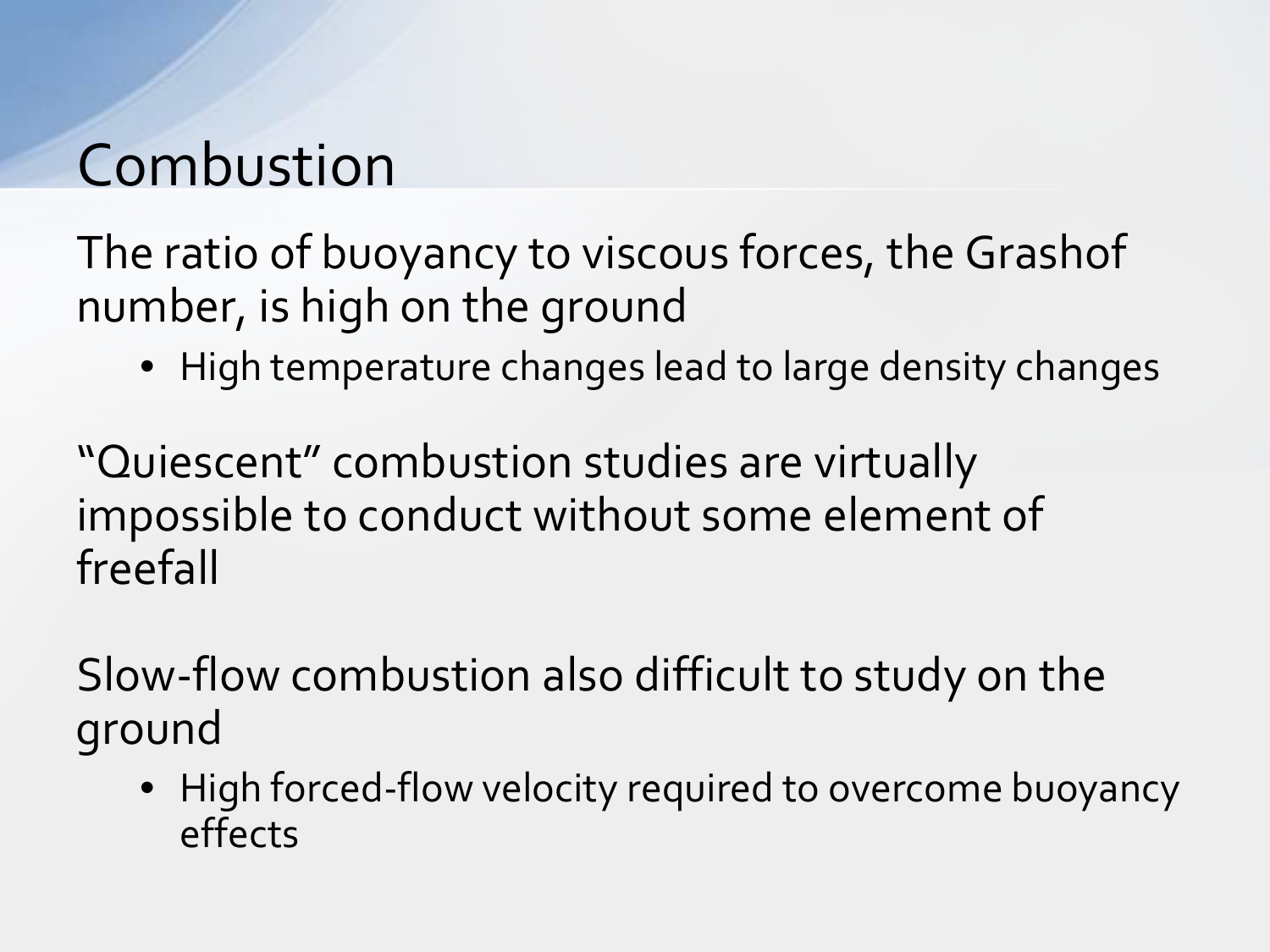### Mixture Flammability

• Flammability limits driven by radiative losses and/or effects of chemical kinetics

#### Flame Instabilities

• Driven by heat and mass diffusion and hydrodynamic effects

### Gas Diffusion Flames

- Fuel flow and flame speed mismatching
- Laminar flames longer and wider, more sooty
- Radiative losses increase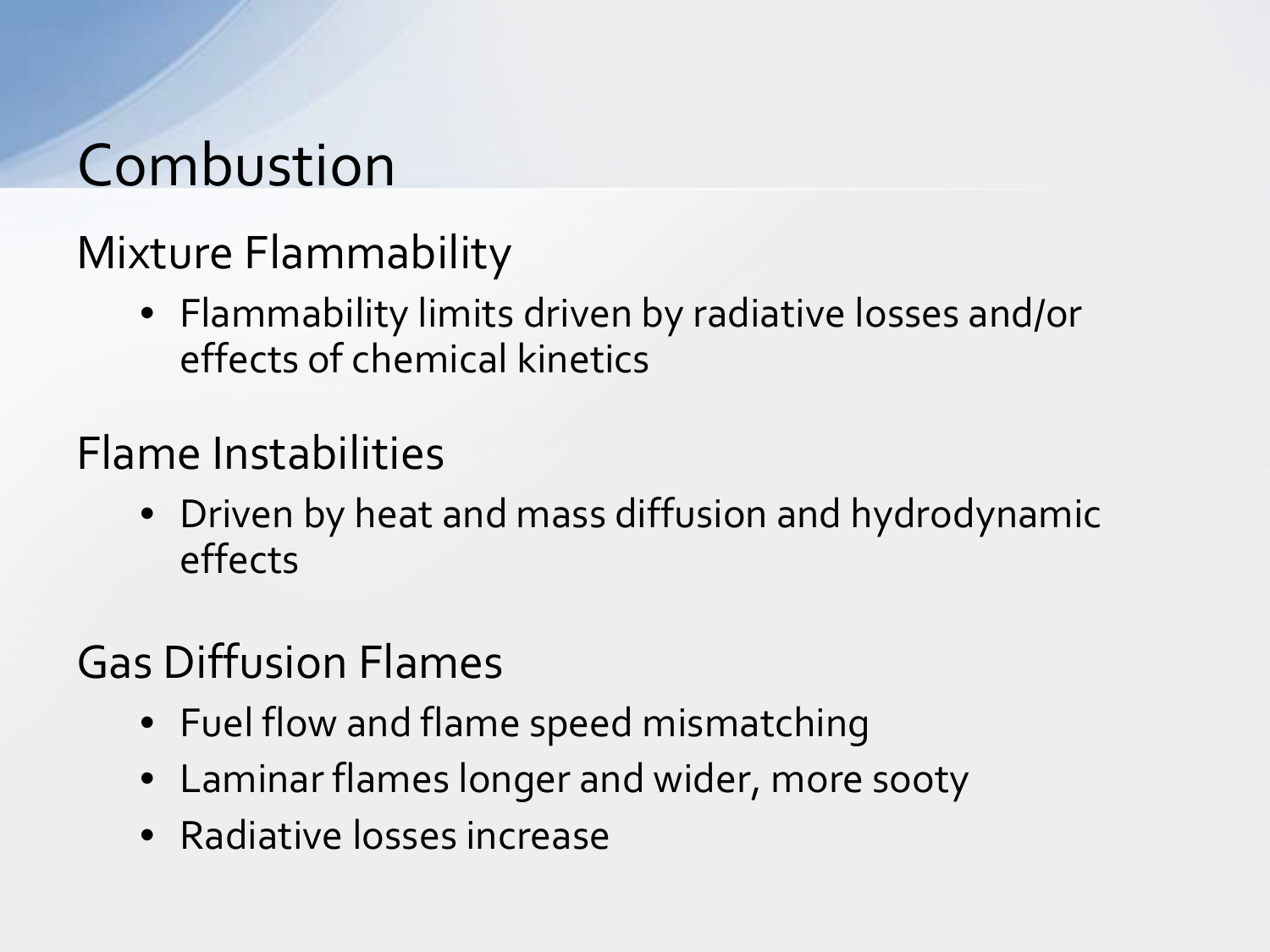### Droplet Combustion

- Unsteady effects initially slowly increase burning rates & flame diameters
- Soot shells may form

#### Cloud Combustion

• Uniform dispersion may allow combustion of clouds that would not burn on the ground due to settling

### Smoldering

• Oxygen transport to and product removal from smoldering surfaces absent in microgravity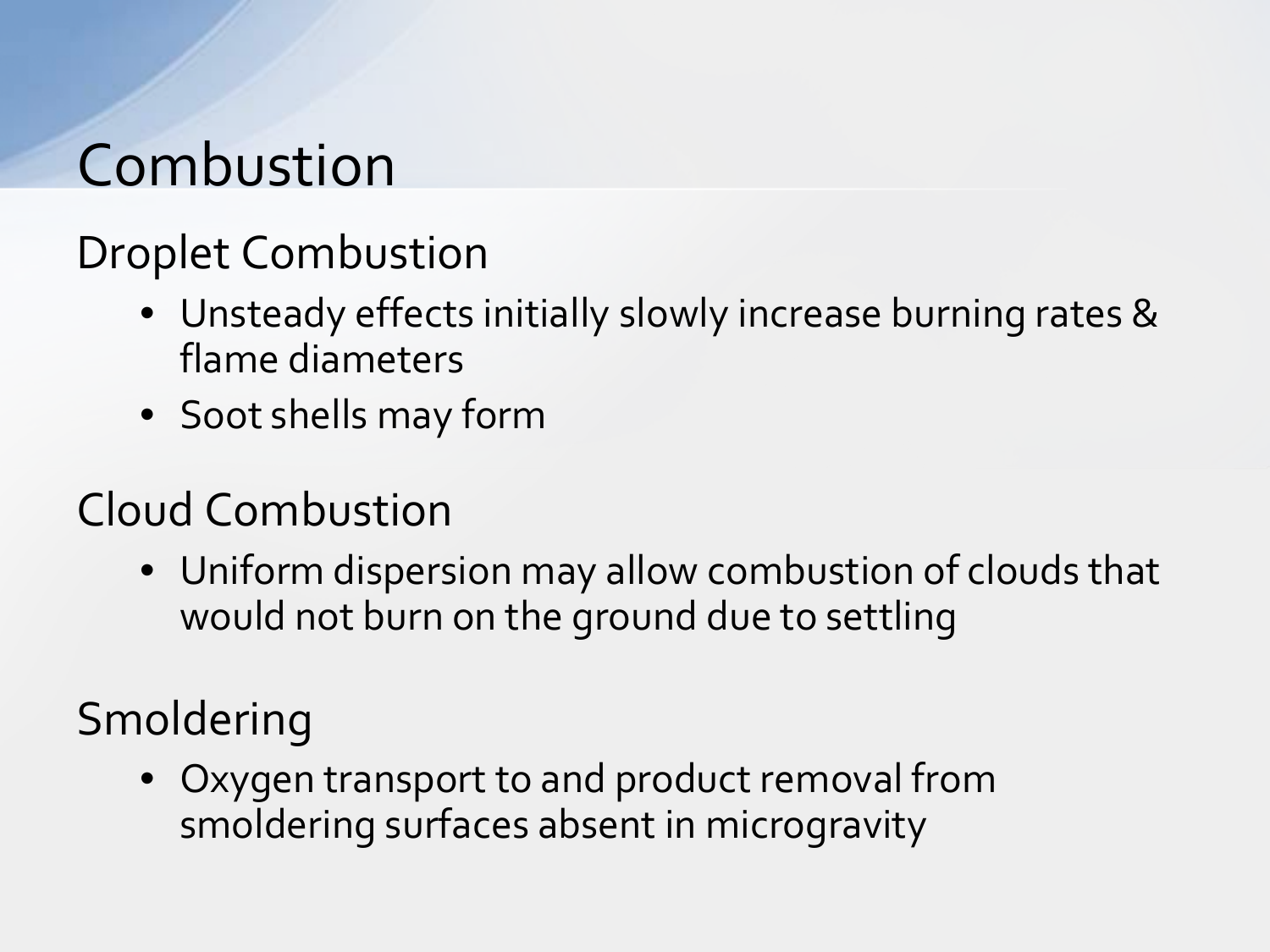Flame Spread

- Opposed with respect to oxidizer flow
- Reduced propagation speed from radiative losses can lead to flame extinction

### Thin Fuels

• Flammability may be greater because low-speed opposing flow can overcome higher oxygen limiting concentration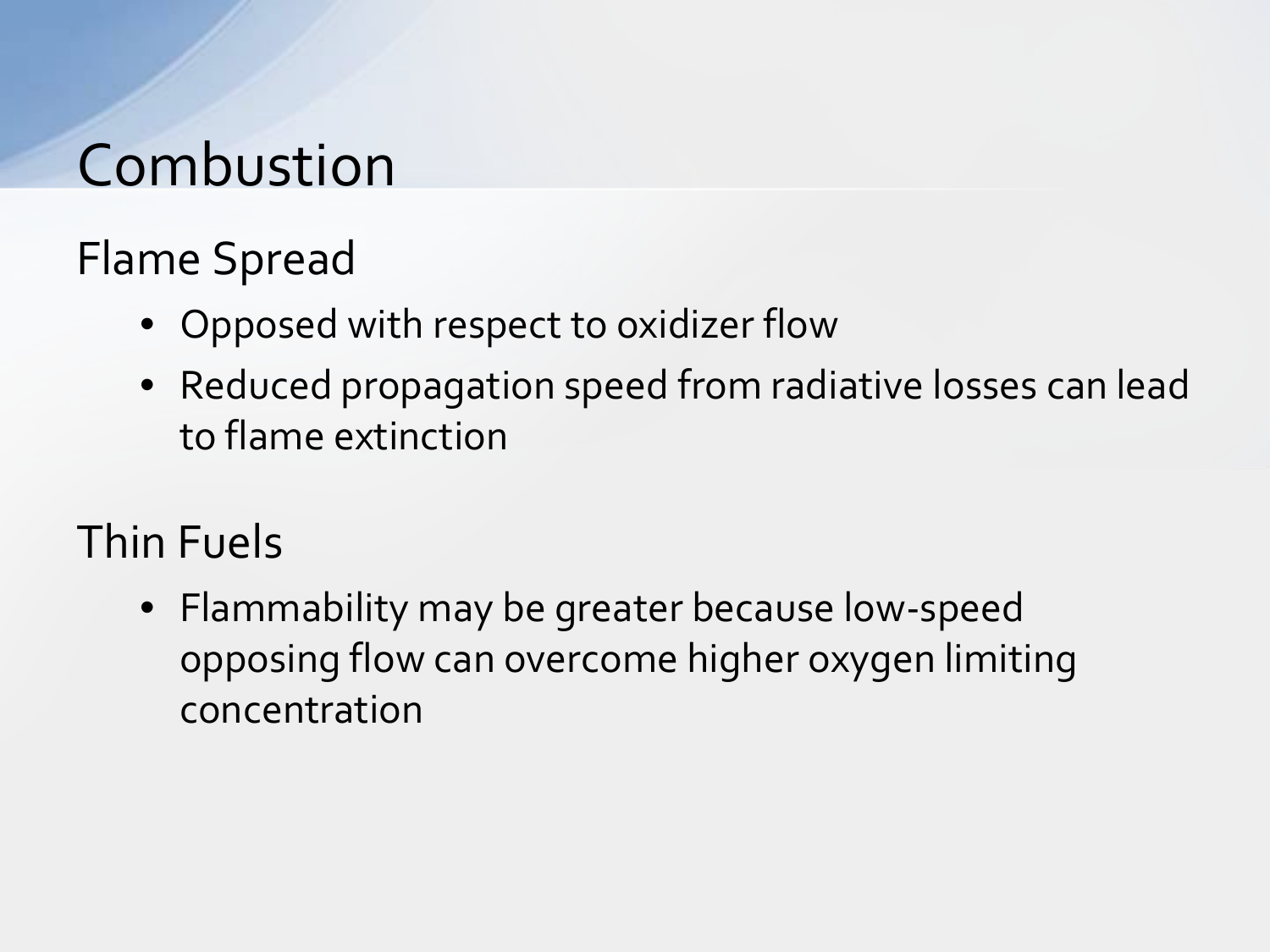### Thick Fuels

- No steady state spread
- Increased conduction needed to raise the temperature of the heated layer
- Enhanced radiative losses and decreased oxygen transport lead to flame extinction

### Liquid Fuels

- Surface tension gradients draw the fuel out
- Shallow pools behave similarly as on the ground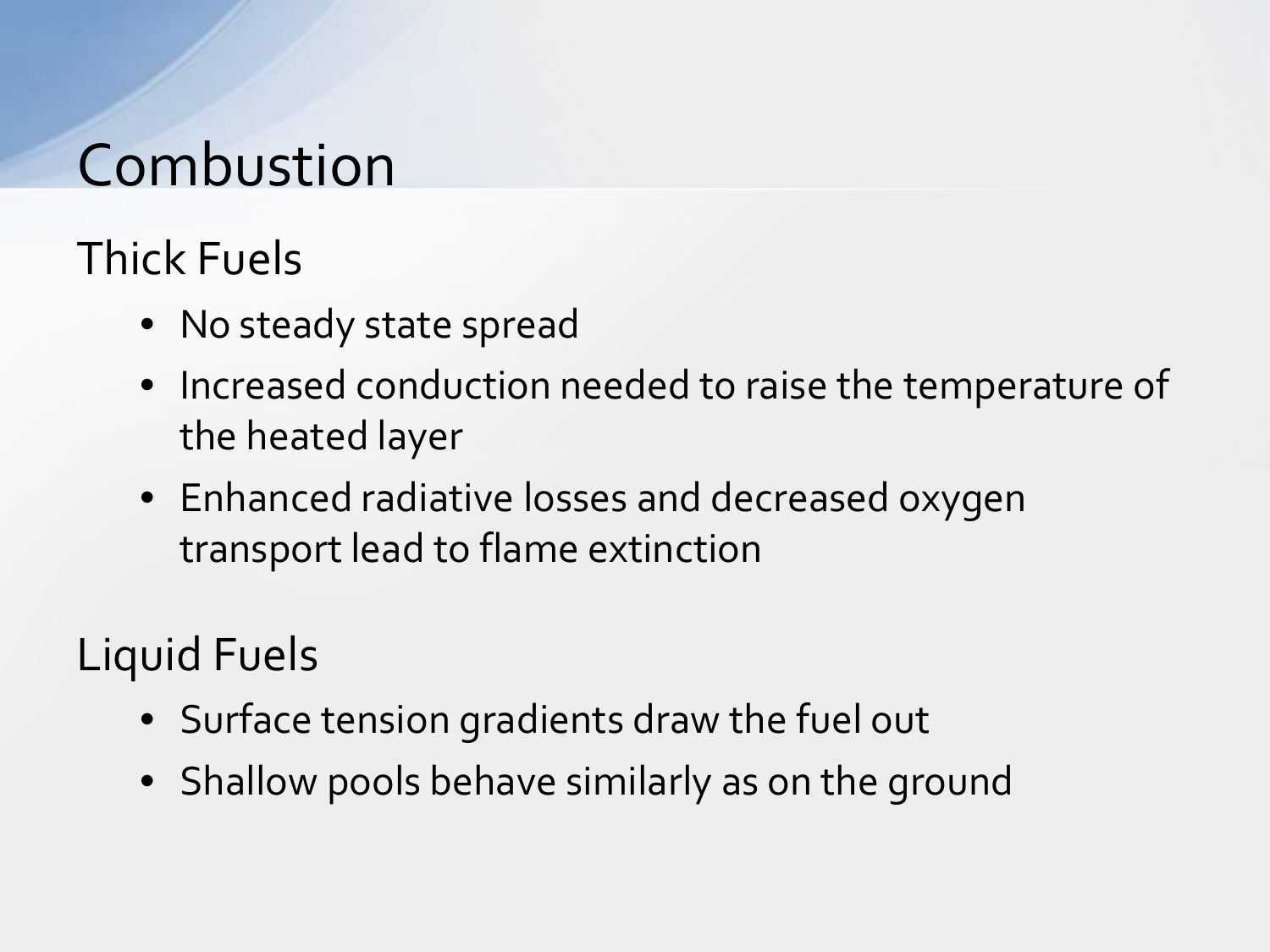## Pyrolysis

Very dependent on the reactants and products involved

Involves elements of many of the aforementioned processes

For example, oxygen production from lunar regolith would be affected by gas diffusion and heat transport issues